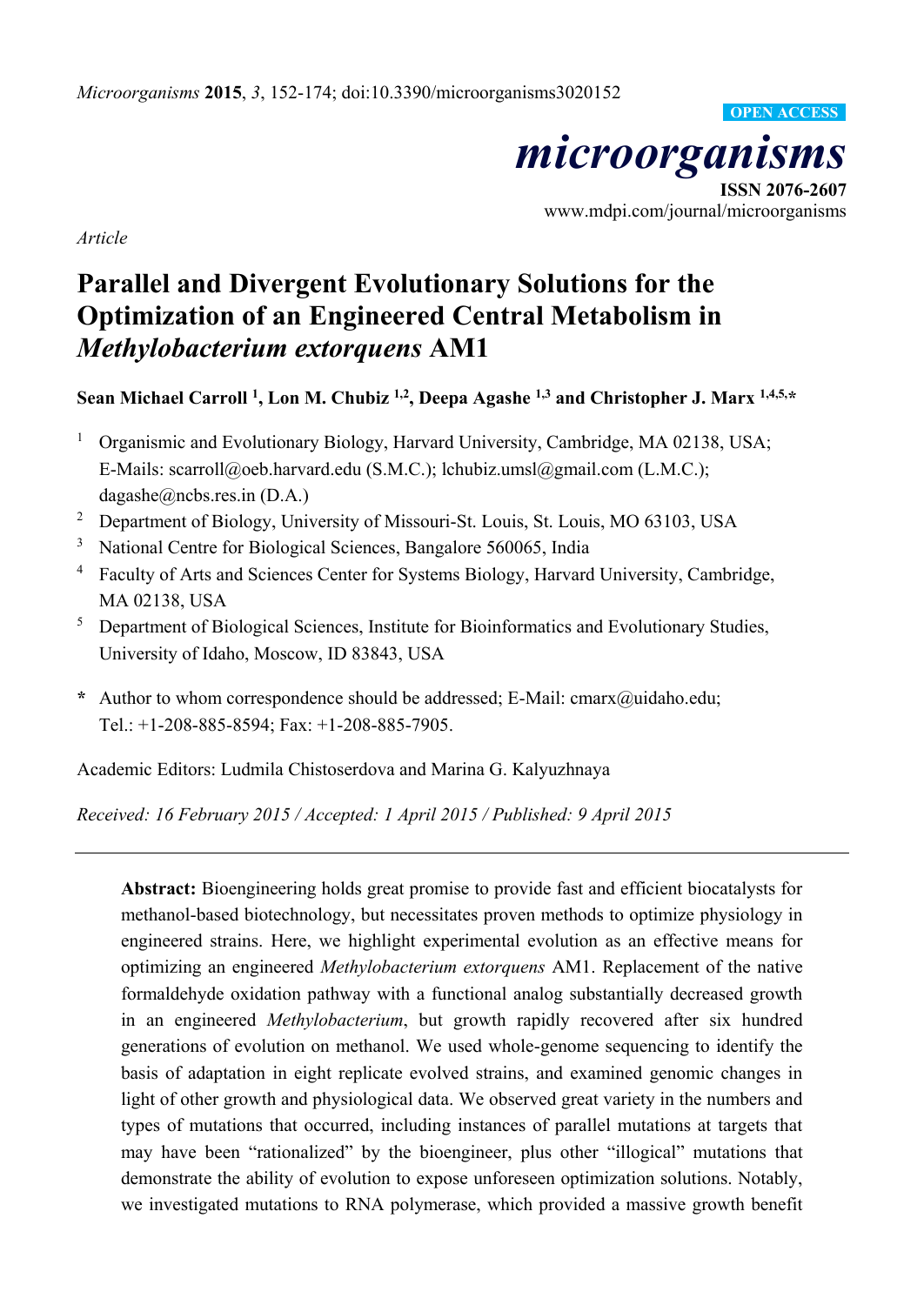but are linked to highly aberrant transcriptional profiles. Overall, we highlight the power of experimental evolution to present genetic and physiological solutions for strain optimization, particularly in systems where the challenges of engineering are too many or too difficult to overcome via traditional engineering methods.

**Keywords:** *Methylobacterium*; bioengineering; experimental evolution; genome sequencing; RNA polymerase; C<sub>1</sub> metabolism

#### **1. Introduction**

*Methylobacterium* strains have emerged as premier biocatalysts for methanol-based biotechnology. Tools for metabolic engineering [1–6], metabolic models [7–9], systems-level assays of physiology [5,10], whole-genome sequences [11,12], and a rich, 55 year history of research [13] have positioned this genus as a key model system for converting methanol into value-added products. As a facultative methylotroph, *Methylobacterium* strains are able to grow on both reduced one-carbon (C1) compounds like methanol, as well as multi-C compounds like succinate. Primarily using methanol as a feedstock, *Methylobacterium* has thus far been engineered to produce a variety of compounds [14], including polyhydroxybutyrate derivatives [15], amino acids [16], butanol [17], and various proteins [18,19]. Despite the many advantages of methanol and *Methylobacterium*, research in this area is still in its infancy, and further exemplars are needed to validate *Methylobacterium* as a flexible and practical solution for biotechnology.

The demands of bioengineering can place considerable stress on cells, and identifying the root cause of the underlying physiological stressors and inefficiencies can prove difficult [20]. Once these challenges are identified, they can be overcome using further engineering methods or directed evolution (*i.e*., artificial selection of artificially-generated mutants) at target loci to optimize the engineered physiology. However, when the challenges of bioengineering are difficult to identify, or too extensive to optimize through "rational" engineering, experimental evolution offers a productive route toward strain improvement. In most experimental evolution regimes, mutants are allowed to arise naturally in serially transferred cultures, and either increase or decrease in frequency in populations due to natural selection for increased growth rate [21,22]. In *M. extorquens* AM1, experimental evolution has been successfully employed to study fundamental questions in evolution [23–26], and to optimize strains engineered with alternate codon usage [27], or conferred with the ability to metabolize dichloromethane [28]. However, one avenue of research that would greatly facilitate the development of *Methylobacterium*-based biotechnology would be to establish the use of experimental evolution as an effective method for strain optimization: To directly optimize bacterial growth, to "diagnose" physiological stressors and inefficiencies from strain construction, and to present genetic and physiological mechanisms by which these challenges are overcome.

A model system has been developed to investigate the physiological consequences of metabolic engineering in a strain of *M. extorquens* AM1 with a major overhaul of C<sub>1</sub> metabolism. In wild-type (WT) *M. extorquens* grown on methanol, methanol dehydrogenase produces formaldehyde as a highly toxic metabolic intermediate, which is quickly oxidized through a series of reactions to formate using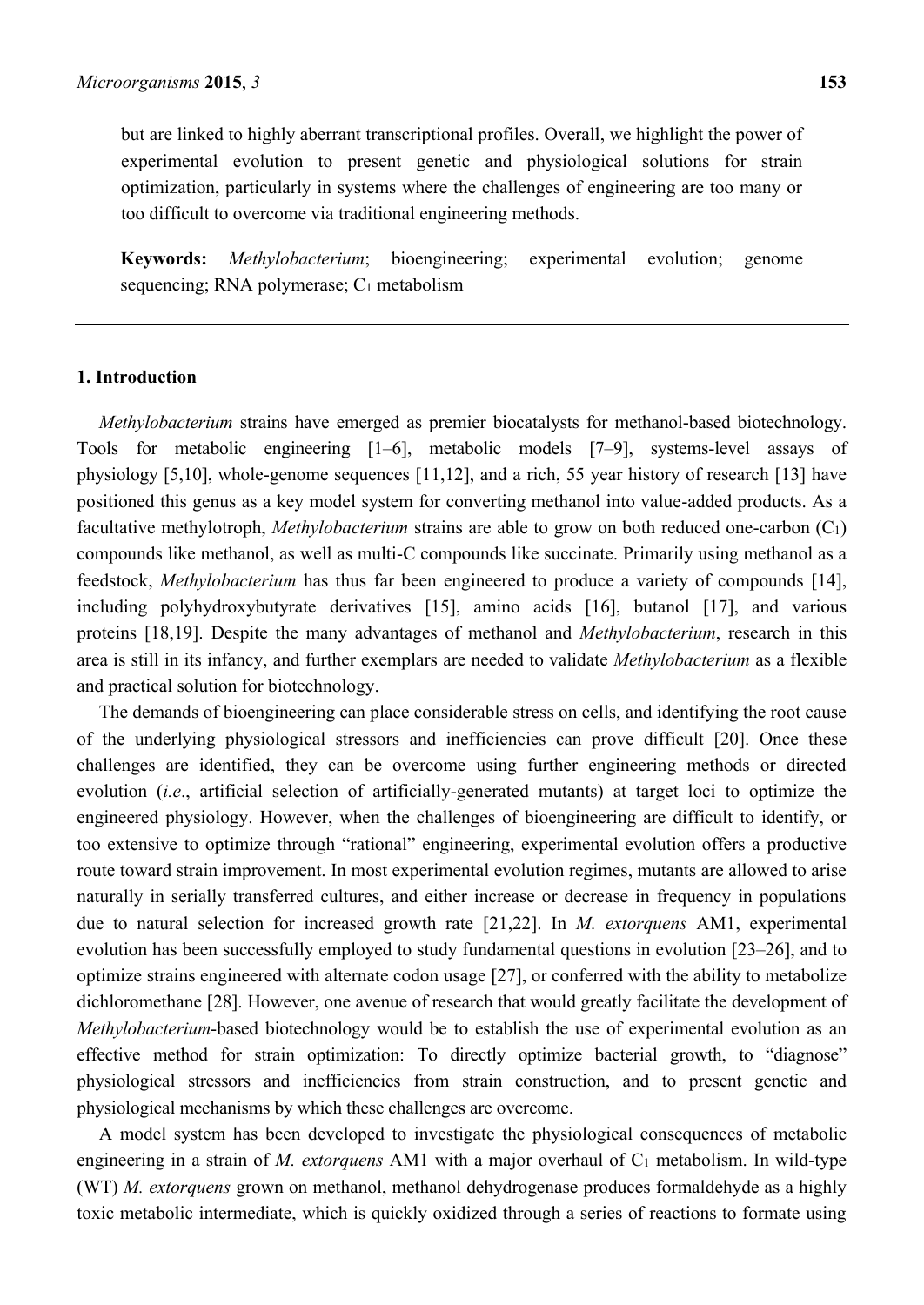the cofactor tetrahydromethanopterin (H<sub>4</sub>MPT) [29,30]. Formate can then be oxidized to  $CO<sub>2</sub>$  for reducing power [31,32], or assimilated into biomass via tetrahydrofolate-mediated reactions and the serine cycle [7,33,34]. Construction of an engineered *Methylobacterium* (EM) strain involved eliminating the H4MPT pathway, then expressing a new pathway for formaldehyde oxidation in its place [25]. To accomplish this change, we deleted the first dedicated enzyme for the synthesis of H4MPT, and introduced a plasmid (pCM410) expressing two genes—*flhA*, encoding *S*-hydroxymethylglutathione dehydrogenase [35]; and *fghA*, encoding *S*-formylglutathione hydrolase [36]—from *Paracoccus denitrificans.* These enzymes co-opt glutathione (GSH), an endogenous cofactor in most bacteria, such that it now serves as the major formaldehyde carrier. By itself, the strain lacking H4MPT is unable to grow on methanol; however, the heterologous expression of *flhA* and *fghA* permitted growth on methanol via GSH, albeit three-fold more slowly [25]. Subsequent work sought to understand what, exactly, is limiting growth in the EM strain, and how it could be improved using experimental evolution in the laboratory.

Experimental evolution was carried out by inoculating 8 replicate flasks with EM and propagating these cultures via serial transfer on methanol for over 600 generations. Adaptation in these evolved "F" populations was both rapid and pronounced, resulting in strains that were up to 2.5-fold faster than EM by generation 600 (G600) [10]. Improvements were also most pronounced on methanol and methylamine *versus* other growth substrates, suggesting only minor optimization towards general growth conditions [10,25].

A number of studies have dissected aspects of the genetic and physiological basis of growth improvement in the evolved F strains, and these included a couple cases of highly parallel evolution. The most direct adaptation in the F strains was to lessen the burden of expressing the engineered pathway itself. While this pathway is essential in EM for growth on methanol, its initial expression level from the methanol dehydrogenase promoter was far too high. This led to selection for a menagerie of mutations that decreased expression in a variety of ways [37]. These rose in frequency in all F populations, and 8/8 of the strains examined here possessed one such change. The second example of a high degree of parallelism emerged upon discovering that the medium used for evolution was cobalt-limiting [38,39]. It was found that 6/8 F populations had IS insertions upstream of a novel transporter, *icuAB*, as had another 24/24 populations of WT evolved in separate experiments with methanol [39].

In addition to knowledge of parallel mutations at a couple loci, one study that fully sequenced the genome of an F4 isolate revealed a number of adaptations in host physiology [25]. Notable changes included mutations to  $gshA$  (encoding  $\gamma$ -glutamylcysteine ligase), which drives the second-to-last step in the synthesis of GSH; and to *pntAB* (encoding pyridine nucleotide transhydrogenase), that drives the proton-driven interconversion of NAD(H) and NADP(H); both mutations were found to be highly beneficial, and each increased the expression of these genes due to satisfy the cellular demands for GSH and NADPH, respectively.

To begin to connect evolved genotypes to phenotypes, DNA microarrays were used to examine both gene-by-gene and global patterns of transcriptional change from WT, to EM, to evolved isolates from each of the 8 F populations [10]. While the overarching trend for the F strains was to "restore" WT-like expression from a perturbed, EM transcriptional state, several large-scale differences in the evolved expression profiles were noted, causing strains F1, F4, and F8 to cluster away from other F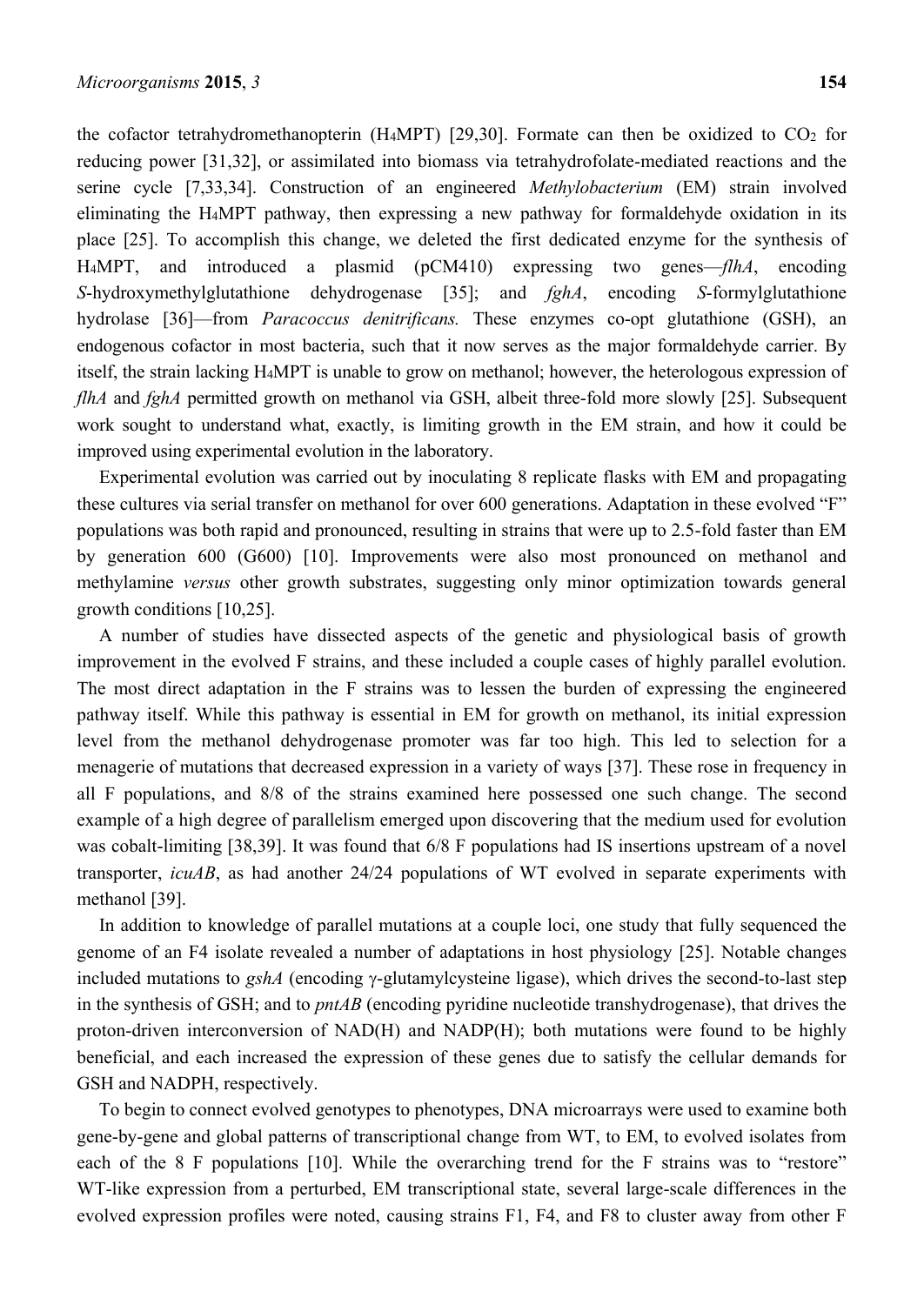strains in a principal component analysis. For F4, an extraordinary number of "novel" decreases in expression were found to stem from a loss of roughly 617 kilobases through a large-scale deletion [25,40]; upon the exclusion of these deleted genes, the expression profile of F4 was similar to that of other F isolates. For F1 and F8, however, we observed a large number of truly "novel" changes in gene expression relative to EM, and the cause for these unique transcriptional profiles was not immediately clear. For these and the remaining F lines, knowledge of the mutations that occurred could greatly aid our understanding of evolved physiologies.

Here, we expand whole-genome re-sequencing to reveal the genomic basis of host adaptation in the remaining F strains. In light of these sequences, we investigate broad-level variation in the number and types of mutations across F strains, targets that were mutated in parallel across lineages, loci that are of particular interest to *M. extorquens* physiology and C<sup>1</sup> metabolism, and connections between genome sequences and global expression data from microarray analyses. Finally, we provide an in-depth analysis of mutations to RNA polymerase in strains F1 and F8, which appear to offer highly beneficial, yet massively pleiotropic changes in gene expression. Overall, our work draws attention to the usefulness of experimental evolution for *Methylobacterium*-based bioengineering: To optimize strain growth and physiology, to "diagnose" physiological stressors and inefficiencies from engineering, and as a means to discover novel connections between the *M. extorquens* genome, cellular physiology, and C<sup>1</sup> metabolism.

#### **2. Materials and Methods**

#### *2.1. Strain Construction and Evolution Regime*

All strains and plasmids used in this study are listed in Table S1. All mutants were derived from a pink-pigmented, "wild-type" laboratory strain of *M. extorquens* AM1 (CM501), and a white-colored strain (CM502) with a neutral mutation in carotenoid biosynthesis [3]. From these WT strains, pink (CM701) and white (CM702) EM strains were designed by: (1) disabling the native H4MPT-based pathway of formaldehyde by deleting  $mptG$ , encoding  $\beta$ -ribofuranosylaminobenzene 5'-phosphate synthase, the first committed step in the synthesis of the H4MPT cofactor [41]; and (2) introducing plasmid pCM410 expressing the *flhA* (encoding *S*-hydroxymethyl-GSH dehdyrogenase) and *fghA* (encoding *S*-formyl-GSH hydrolase) genes from *Paracoccus denitrificans* [25].

Eight replicate "F" populations—F1 through F8—were founded from either the pink CM701 (odd) or white CM702 (even) EM ancestors, and propagated in 9.6 mL of Hypho medium in 50 mL Erlenmeyer flasks with 15 mM methanol at 30 °C and 225 rpm for over 600 generations [25]. Populations were streaked at various time points to check for contamination, and were frozen, along with isolates, to keep a "living fossil record" of the evolution experiment. An isolate from each evolved population at G600 was chosen for in-depth physiological analyses [10] and whole-genome sequencing (described below).

Other strains were generated as follows. Mutations from evolved F isolates were moved into their ancestral EM and other genetic backgrounds using pCM433, a tetracycline-based "suicide" vector for allelic exchange mediated by homologous recombination [3]. For each allelic exchange construct, a PCR product was designed to amplify the mutation plus roughly 500 bp upstream and downstream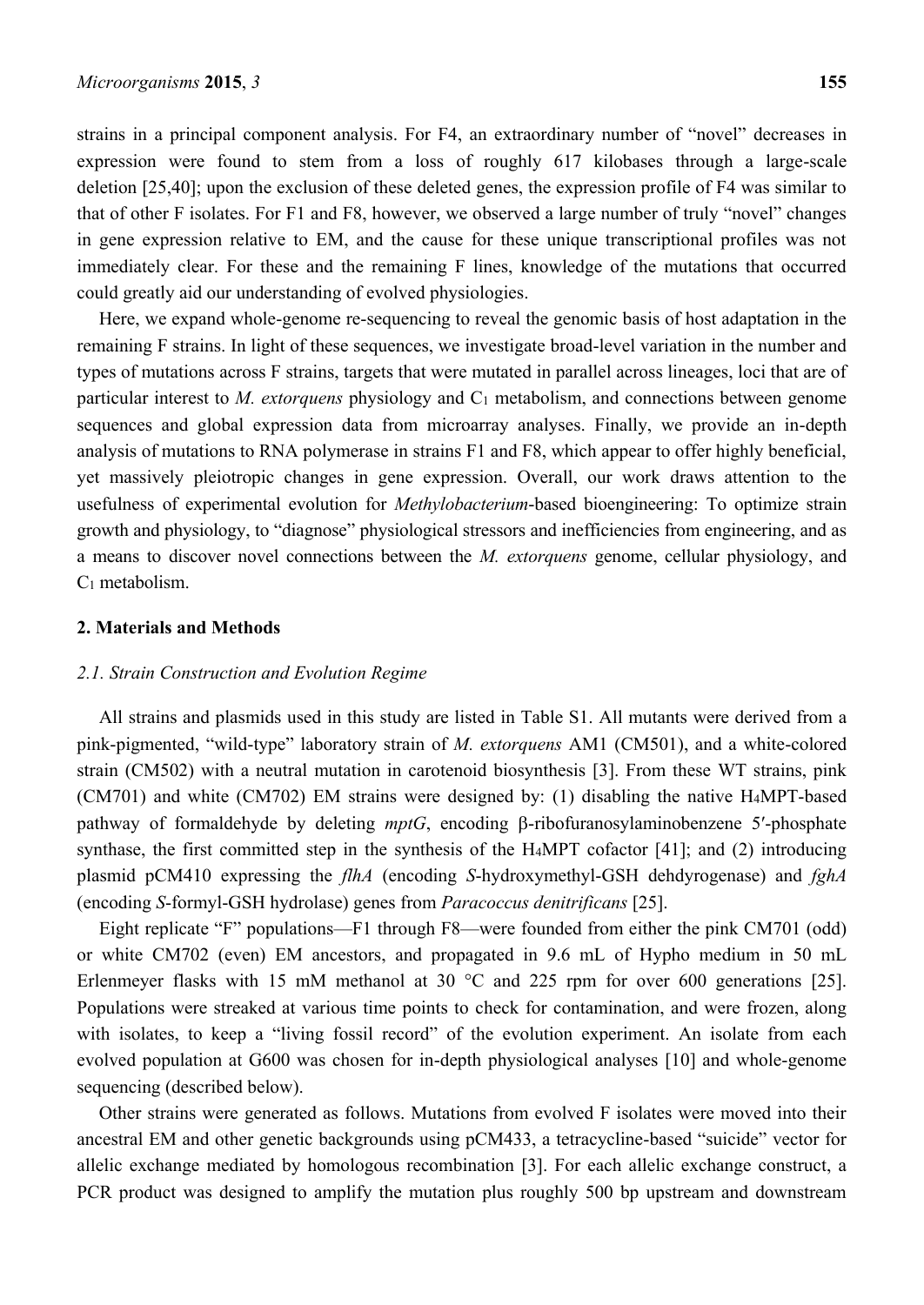flanking regions from the evolved isolates in which they occurred. Amplicons were assembled into pCM433 using Gibson isothermal assembly [42], and introduced into the host *M. extorquens* strain using triparental conjugal matings with the helper plasmid pRK2073 [43]. After selection for single- and double-crossover events [3], single colonies were isolated and screened for successful incorporation of the mutation. For EM-based backgrounds, plasmid pCM410 was cured before allelic exchange, and then was subsequently returned using triparental matings.

#### *2.2. Growth Conditions and Measurement of Specific Growth Rate*

Growth was performed using a modified Hypho minimal medium described in [25]. Liquid cultures were grown using 10 mL Hypho in 50 mL Erlenmeyer flasks, plus the appropriate carbon substrate added just prior to growth: Either methanol (20 mM) or succinate (3.5 mM). When necessary, antibiotics were used at the following concentrations: Kanamycin, 50 μg/mL; tetracycline 12.5 μg/mL; streptomycin, 100 μg/mL.

All growth measurements were performed using inoculation, acclimation, and experimental growth phases. Briefly, all *M. extorquens* strains were inoculated from freezer stocks into flasks with 0.5× methanol and 0.5× succinate to allow for robust growth. Upon growth saturation, flasks were transferred to an acclimation phase growth with the carbon source to be tested (*i.e.*, methanol only) in either a flask or microtiter plate. Finally, acclimation cultures were transferred once more to the same conditions for experimental measurements. The increase in optical density of cultures  $(OD_{600})$  over time was monitored in 48-well microtiter plates using an automated, high-throughput growth system [44], and the specific growth rate calculated from the exponential growth phase [45]. Cellulase enzyme from *Aspergillus niger* (Sigma-Aldrich, St. Louis, MO, USA) was added to cultures at a concentration of 0.1 mg/mL to minimize cell clumping and increase the accuracy of  $OD_{600}$ measurements [46]. Data points are plotted with the mean plus SEM for at least triplicate growth measurements.

#### *2.3. Stress Test with Hydrogen Peroxide*

A stress test of strains against hydrogen peroxide was performed via a disk diffusion assay as in [47]. All strains were grown to saturation in flasks with methanol and mixed 1:20 into soft agar (0.75%) Hypho medium pre-warmed to 42 °C, and 4 mL of this cell suspension was evenly poured onto the surface of normal Hypho agar (1.6%) plates with 125 mM methanol, +/− kanamycin. Plates were allowed to solidify and dry, and then a small (5 mm), sterilized filter disc was added to directly to the center. To this filter disc we added 5  $\mu$ L of 10 M hydrogen peroxide, and incubated plates at 30 °C; each strain was assayed in triplicate, and control plates received no hydrogen peroxide. After one week of growth, we measured the diameter (cm) of growth inhibition caused by hydrogen peroxide stress, and normalized values respective to each strain's pink or white ancestor.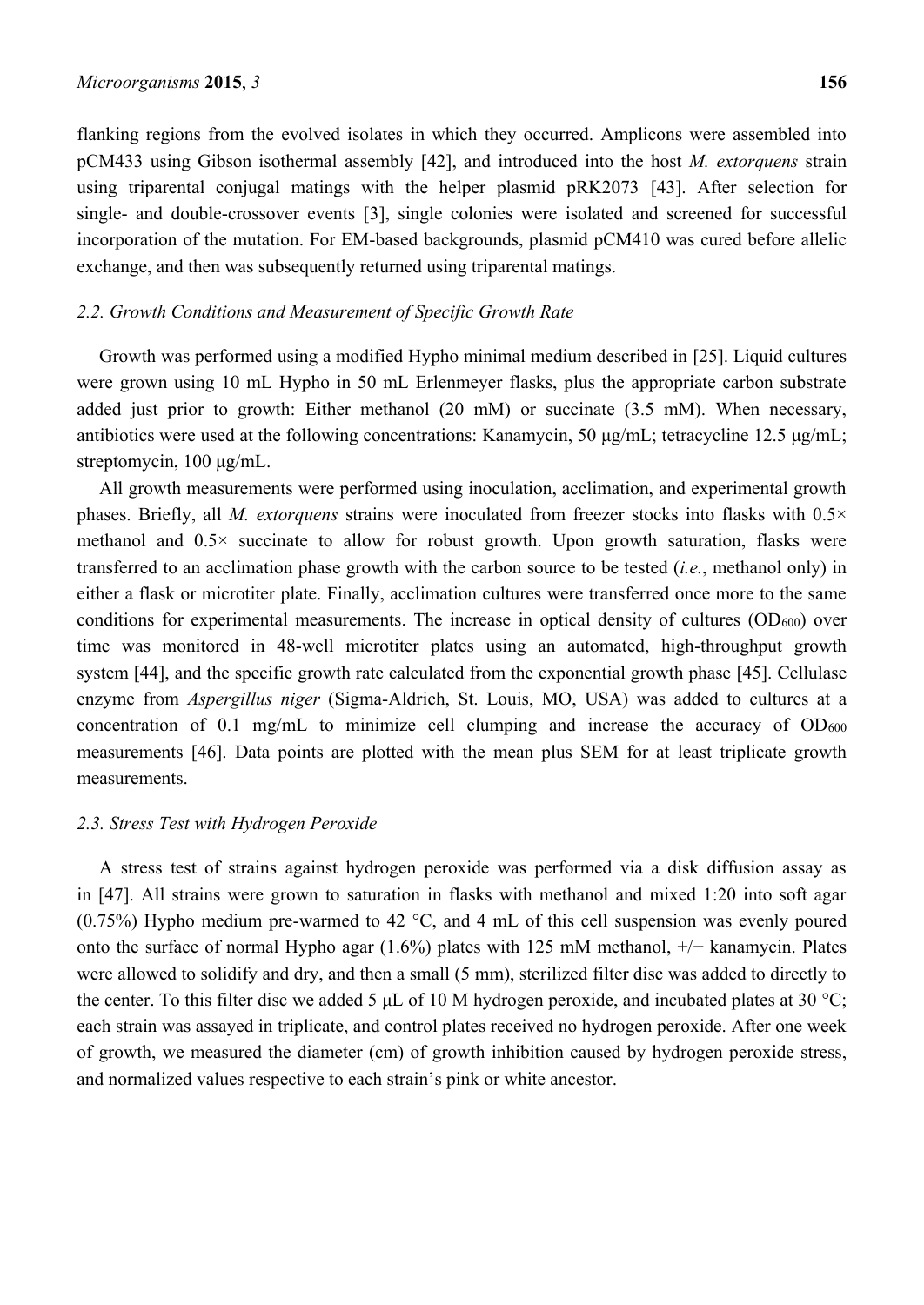#### *2.4. Whole-Genome Re-Sequencing*

Whole-genome re-sequencing of F populations isolates was performed as follows with the exception of F4 (CM1145), which was sequenced previously [25]. Preparation of genomic DNA was performed using phenol-chloroform extraction with isopropanol precipitation [48]. Sequencing was performed out-of-house by GENEWIZ, Inc. (South Plainfield, NJ, USA) using Illumina HiSeq2000 to produce 50 bp single-end reads. All data has been deposited to the NCBI Sequencing Read Archive (PRJNA273781). Reads were mapped against an EM (CM701) reference genome using breseq v0.21 [49] with Bowtie 2 v2.0.0-beta7 [50]. Mutations called by breseq were individually assessed and those with marginal or conflicting quality (*i.e.*, equal or greater mix of WT with the mutant sequence reads) were excluded from downstream analyses. Other mutations that were shared among all or most F strains were likely acquired in the construction of EM from WT, and were also excluded [25]. Mutations to the foreign pathway and plasmid were identified previously [37], with the exception of a mutation in *flhA*. All mutations identified in this study are listed in Table S2.

#### *2.5. Analysis of Microarray Data*

Analysis of microarray data was performed as described previously [10] to determine global gene expression profiles in WT, EM, and isolates of each of the evolved (EVO) F strains. Briefly, differentially expressed genes were identified using moderated *t*-test of values in EM/WT and EM/EVO comparisons and assimilated across multiple probes per locus. These comparisons distinguish changes in gene expression arising from the immediate, physiological *acclimation* to the engineered pathway (EM/WT) from those arising from *evolutionary* changes in the F lineages (EM/EVO). By creating a "reaction norm" of differentially expressed genes between WT, EM, and each EVO strain, we identified 4 unique categories of gene expression change: (1) "novel" gene expression, in which expression was unaltered in acclimation (EM/WT) but significantly different in adaptation (EM/EVO); (2) "restored" patterns, in which expression was altered in EM/WT but returned to WT levels in the EVO strain; (3) "unrestored" patterns, in which expression was altered in EM/WT and remained unchanged in EVO; and (4) "reinforced" patterns, in which expression was altered in EM/WT and then was exacerbated in the same direction in the EM/EVO comparison.

#### **3. Results and Discussion**

#### *3.1. Overview of Genomic Changes at 600 Generations*

We used whole-genome re-sequencing to identify the genomic changes in isolates from seven of the F populations at G600 to examine general trends in F genome evolution. These data supplement the previous information on the F4 isolate [25], mutations in the introduced pathway/plasmid [37], and in a couple other loci that had been targeted [10]. First, we found that the number of mutations varied across strains: From 4 in F2, to 18 in F8 (Table 1), including mutations to the foreign plasmid and pathway [25,37]. The types of mutations ranged from SNPs, small insertions and deletions, duplications, and the movement of transposable insertion sequence (IS) elements, which in the case of F4 resulted in the deletion of some 617 kilobases through recombination between homologous ISs. In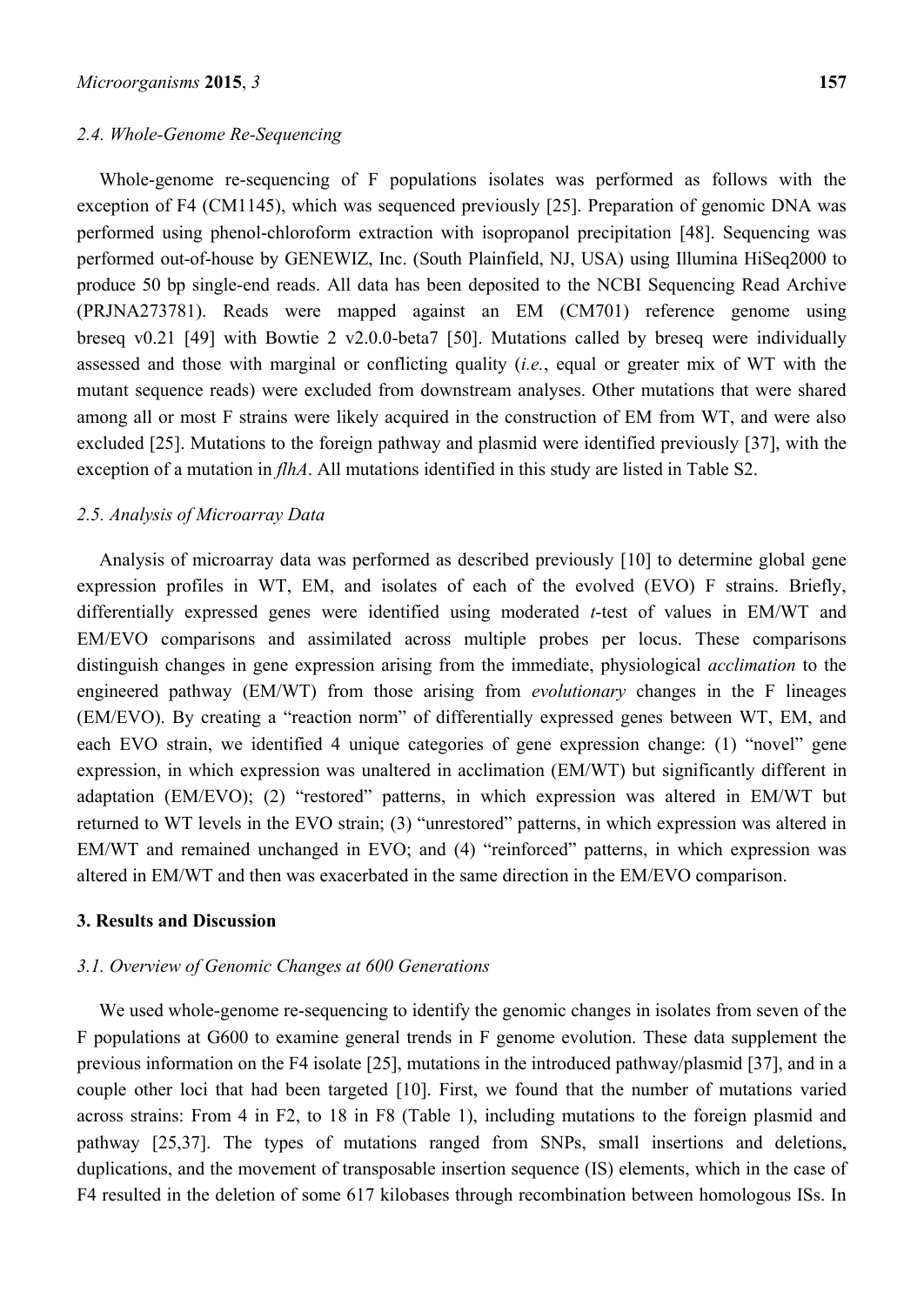comparing the number of mutations in each strain to either the degree of growth improvement or novel gene expression, we found no correlation (Figure S1).

Several genomic targets were mutated highly in parallel across the evolved F isolates (Table 2). By far the most frequently mutated target was that of the engineered pathway and plasmid. As mentioned above, prior work identified that 8/8 populations mutated the introduced plasmid in the EM ancestor [37], and 6/8 F populations had an IS insertion at *icuAB* [25]. Through examining the microarray data, we found that the only two evolved isolates lacking an *icuAB* mutation—F5 and F6 did not increase the expression of this locus. We did, however, find in the whole-genome sequence of F5 an IS insertion between a manganese/divalent metal cation transporter (*mntH*) and its transcriptional regulator (*mntR*), which increases expression of the former (and decreases the latter) by roughly four-fold. This transporter was found to be active with Cobalt(II) in *Escherichia coli* [51], and might serve the same role as *icuAB* in this lineage.

Another commonly mutated locus was *gshA*, encoding y-glutamylcysteine ligase, which carries out the next-to-last step in GSH biosynthesis. Normally, GSH functions to protect the cell against oxidative stressors. In EM, however, GSH was also co-opted as a carrier of  $C_1$ -units during formaldehyde oxidation, and is likely too dilute to efficiently carry out its native and engineered functions. Prior work identified a beneficial mutation in *gshA* in F4 [25], and here we identified four other mutations, including a gene duplication and a SNP roughly 2 kb upstream of *gshA*. All of these are associated with significantly increased (and "novel") gene expression relative to EM as revealed by microarray analysis (Figure 1A) [10]. While mutations in the neighborhood of *gshA* appear in these 5/8 F strains, we also previously noted increased expression of *gshA* in F8 [10], suggesting that other mutations might affect the expression of this locus *in trans*. One remaining strain (F7) acquired an internal duplication to *cysE*—encoding serine acetyltransferase—which functions several reactions upstream of GshA in the synthesis of cysteine, and might serve the same functional role.

The potassium:proton antiporter, *kefB*, was found to be mutated in 3/8 F lineages. In *E. coli*, KefB activity is allosterically responsive to the GSH pool, whereby free GSH represses activity and oxidized conjugates (like CH2OH-GSH) are activators, causing cytoplasmic acidification and protection from oxidative stress [52,53]. In these evolved isolates (Figure 1B), it is unclear exactly how these missense and nonsense mutations alter KefB function; the F5 allele, in particular, prematurely ends the synthesis of KefB just before the GSH-binding regulatory domain. Each of these *kefBEVO* alleles was placed into the ancestral, EM background and provided an average 23% benefit during growth on methanol (Figure 1C). Similar mutations to *kefB* were identified in *M. extorquens* AM1 strains that were experimentally evolved to use methylamine as a carbon source via the *N*-methylglutamate pathway [54]. That allele was found to activate KefB activity and led to cytoplasmic acidification that counterbalanced the release of ammonia from methylamine.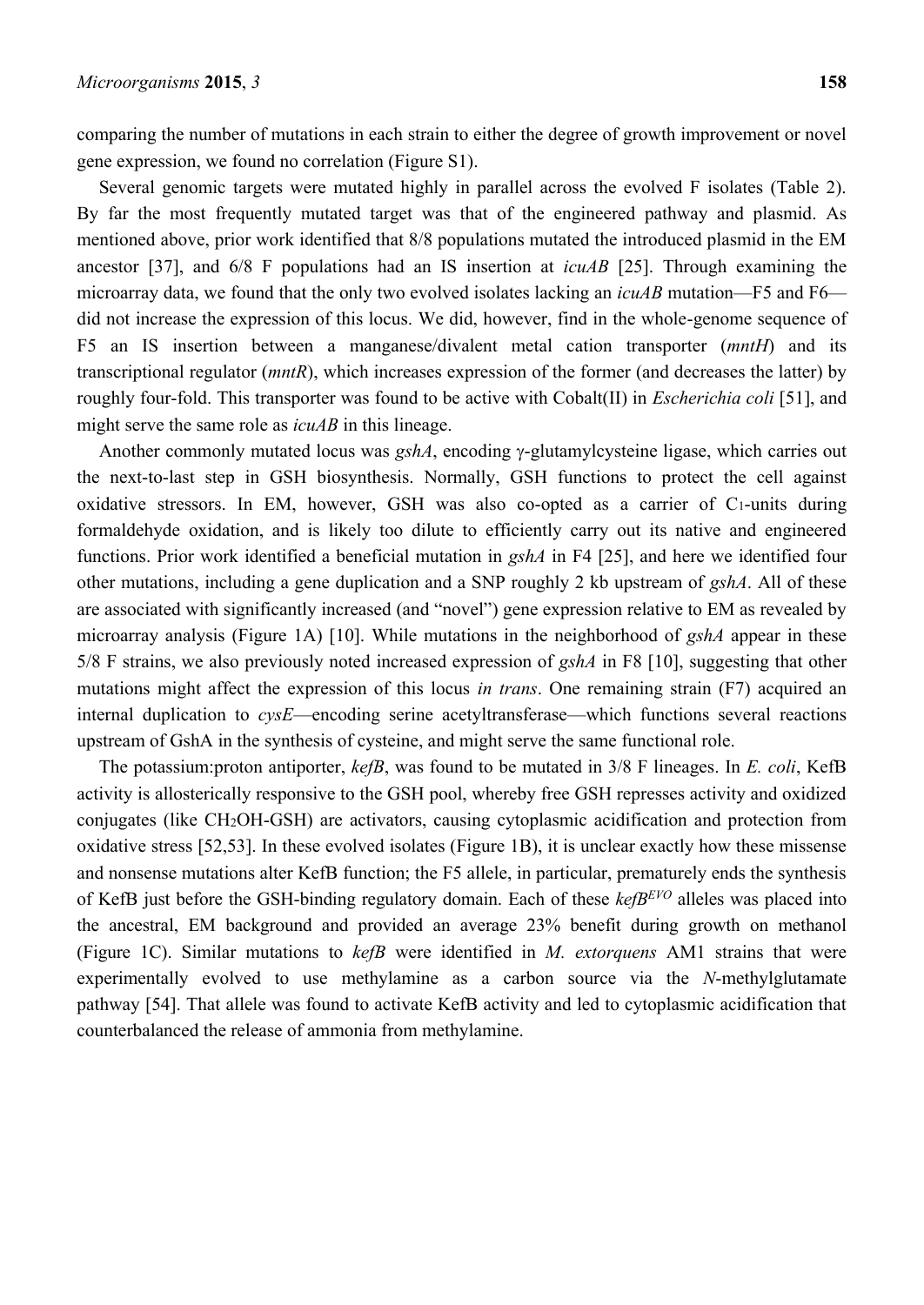| <b>Population</b> | <b>Isolate</b> | <b>Growth Relative to EM</b> <sup>1</sup> | # Novel Expression $1$ | Total # Mutations # Intergenic |   | $# Coding$ # IS Elements |
|-------------------|----------------|-------------------------------------------|------------------------|--------------------------------|---|--------------------------|
| F1                | CM1727         | 1.96                                      | 149                    | 11                             | ⋀ |                          |
| F <sub>2</sub>    | CM1730         | 2.15                                      | 12                     |                                |   |                          |
| F3                | CM1139         | 2.44                                      | 17                     | 11                             |   |                          |
| F4                | CM1145         | 2.50                                      | 217                    | 9                              | 4 |                          |
| F5                | CM1739         | 2.09                                      | 42                     | 11                             |   | 6                        |
| F6                | CM1742         | 2.09                                      | 47                     | 11                             | 8 |                          |
| F7                | CM1745         | 2.16                                      | 21                     |                                | b |                          |
| F8                | CM1748         | 2.11                                      | 197                    | 18                             |   | <sub>n</sub>             |

**Table 1.** Summary of F population isolates at G600.

 $1$  Data from [10].

|                |        |      |        |  |  | Isolate pCM410 icuAB gshA META1_4902 <sup>1</sup> kefB rpoA ATP Synthase <sup>2</sup> pntAB META2_0008 <sup>3</sup> META1_3102 <sup>4</sup> |  |
|----------------|--------|------|--------|--|--|---------------------------------------------------------------------------------------------------------------------------------------------|--|
| F <sub>1</sub> | $\pm$  |      |        |  |  |                                                                                                                                             |  |
| F <sub>2</sub> | $\pm$  |      |        |  |  |                                                                                                                                             |  |
| F3             | $^{+}$ | $^+$ | $\div$ |  |  |                                                                                                                                             |  |
| F4             | $^{+}$ | $^+$ |        |  |  |                                                                                                                                             |  |
| F5             | $\div$ |      |        |  |  |                                                                                                                                             |  |
| F6             |        |      |        |  |  |                                                                                                                                             |  |
| F7             | $\pm$  |      |        |  |  |                                                                                                                                             |  |
| F8             | +      |      |        |  |  |                                                                                                                                             |  |

**Table 2.** Parallel evolution at specific genomic targets.

<sup>1</sup> Putative membrane protein; ATPase; <sup>2</sup> Mutation to *atpI* in F1; *atpF* in F3; <sup>3</sup> Putative beta-ketoacyl synthase; <sup>4</sup> conserved hypothetical protein, putative cAMP-binding domain-like.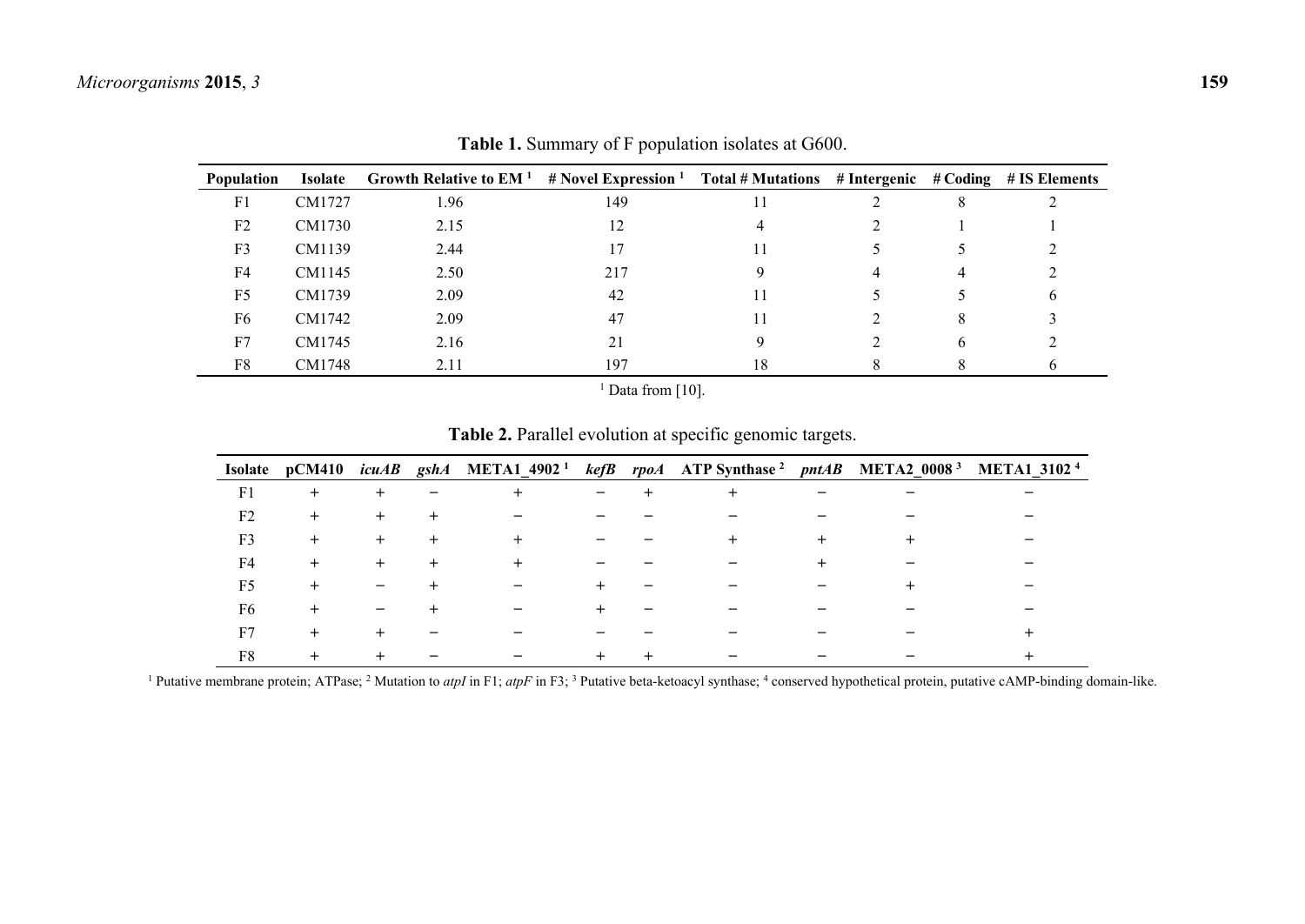

**Figure 1.** Parallel mutations to *gshA* and *kefB* occurred in multiple F lines. (**A**) Multiple mutations that appear to account for the observed increase in expression of *gshA*. Shown are evolved *gshA* alleles and increases in gene expression (bold) from microarray analysis. (**B**) The *kefB* locus was also targeted by parallel mutations in multiple F lines, and (**C**) each evolved allele was found to be beneficial in the EM background grown on methanol. Asterisk (\*) indicates *p* < 0.05 in a two-tailed, unpaired *t*-test assuming unequal variance.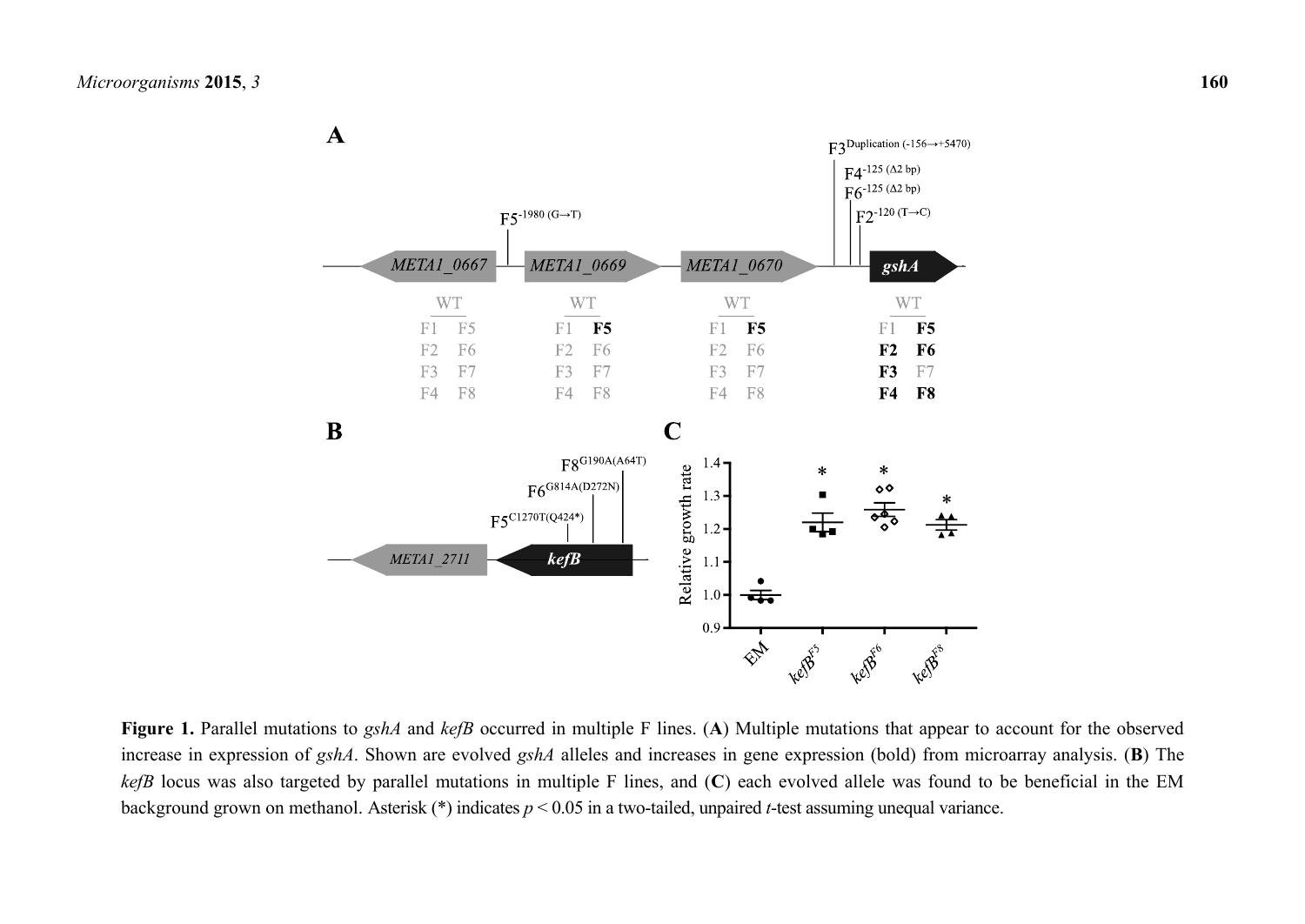Finally, a number of other interesting loci were identified in only one or two evolved strains. As was noted previously, *pntAB* (encoding a pyridine nucleotide transhydrogenase) was mutated in 2/8 lineages to increase production of NADPH. Without H4MPT, neither of the methylene-H4MPT dehydrogenases can generate NADPH for the cell, making transhydrogenase essential for methylotrophy. Interestingly, we identified a 12 bp deletion within the coding frame of *mtdB* in strain F2, despite this locus having no known enzymatic role in the engineered formaldehyde oxidation pathway. It is not yet known whether this evolved *mtdB* allele was beneficial for optimizing EM physiology, or simply the result of relaxed selection due to disuse (*i.e.*, genetic drift). Other striking genomic changes included mutations to two different components of ATP synthase in F1 (*atpI*) and F3 (*atpF*); in F1, a mutation to glycine decarboxylase (*gcvP*) which, as part of the glycine cleavage system, was one of the largest changes in gene expression from WT to EM that remained unrestored in the evolved lineages [10]; mutations to lysine (F7) and leucine (F8) tRNAs; and finally, mutations to the alpha subunit of RNA polymerase in F1 and F8, which we explore in greater detail below.

#### *3.2. Unique Expression Profiles Linked to Mutations in RNA Polymerase*

Prior work with DNA microarrays identified two evolved strains—F1 and F8—with highly divergent transcriptional profiles, however the cause for these unique transcriptional profiles was not immediately clear. Here, we identified a major candidate to explain this altered gene expression in mutations to the alpha subunit of RNAP, encoded by *rpoA*. Given its central role in DNA transcription, RNA polymerase (RNAP) has far-reaching control over global mRNA levels, and changes to this enzyme complex would be expected to have highly pleiotropic and generally deleterious effects. F1 and F8 acquired independent internal duplications in *rpoA* that extend the protein product by 77 (F1) or 32 (F8) amino acids (Figure 2A). Homology to more well-characterized RpoA proteins suggests that these mutations extend an unstructured linker region connecting two distinct RpoA domains: The *N*-terminal domain ( $\alpha$ NTD) that helps to assemble the rest of the RNAP holozyme; and a C-terminal domain ( $\alpha$ CTD) that binds to upstream promoter (UP) elements at target genes (Figure 2B). It is important to note, however, that extension of the linker is not perfect, and small portions of the neighboring domains are duplicated in both instances. While uncovering the exact biochemical effects of these mutations will require substantial future work, a broad hypothesis is that extensions of the linker domain change interactions between the  $\alpha$ NTD of RNAP and gene-specific UP elements, altering gene expression at some loci, such as several A-rich regulatory sequences that were identified upstream of various C1-related genes [55]. Mutations to the *rpoA* linker have been shown to alter gene expression in other systems, and have varying effects across different types of promoter elements [56,57]. In light of these *rpoA* mutations, we revisited our previously generated microarray data for unique patterns of gene expression in strains F1 and F8.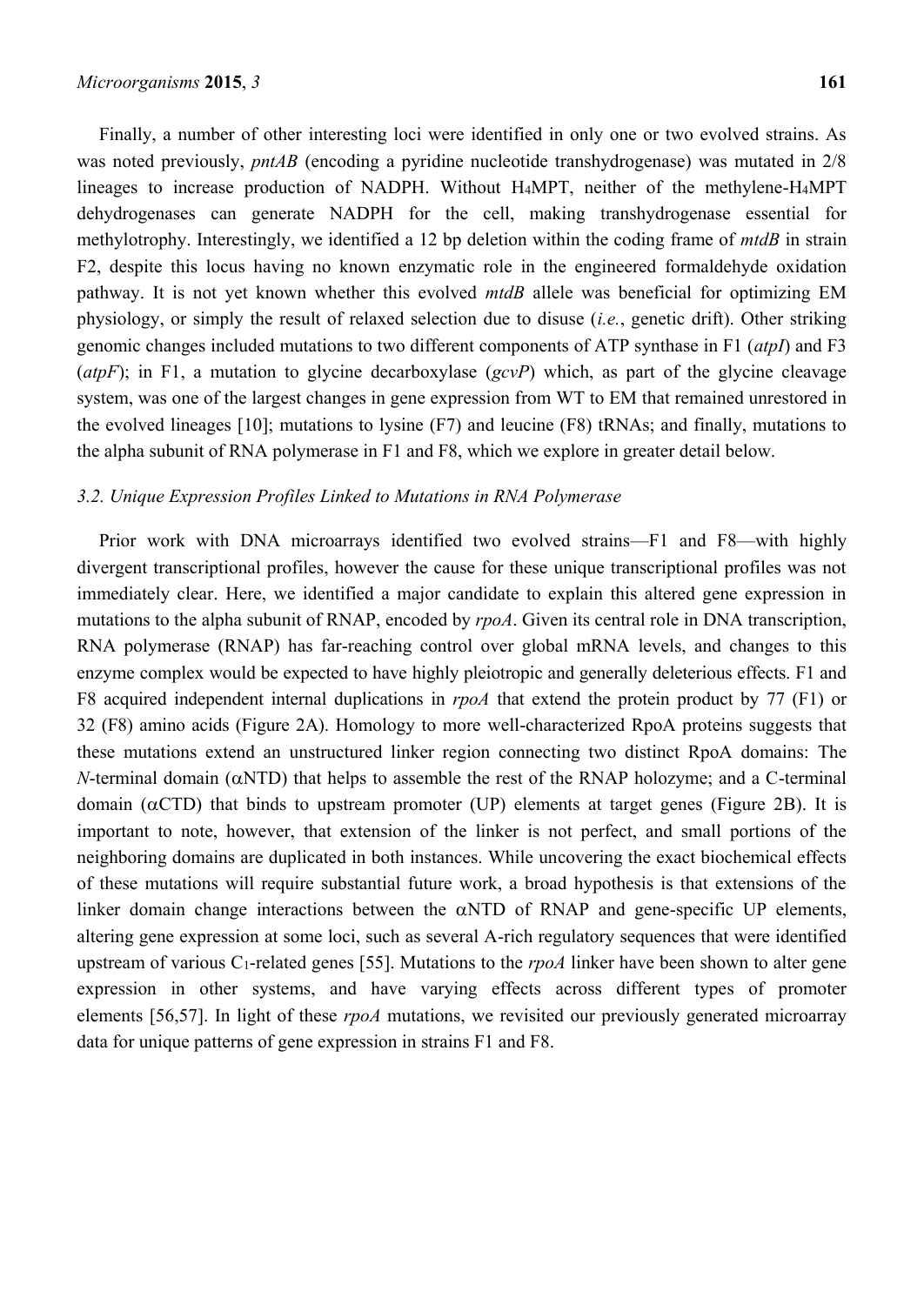

**Figure 2.** Mutations that extend the RNAP linker are linked to unique gene expression in F1 and F8. (A) Wild-type RpoA consists of  $\alpha$ NTD and  $\alpha$ CTD domains connected by an unstructured linker. F1 and F8 possess internal sequence duplications (black bar) that are hypothesized to extend both the linker and neighboring domains. (**B**) Bacterial RNAP is composed of five core subunits. Important to this work are the effects of linker extension mutations on the  $\alpha$ NTD and the  $\alpha$ CTD, which facilitate binding to DNA and co-regulatory proteins near UP binding sites. Modified from [58]. (**C**) F1 and F8 have up to 16-fold more genes with "novel" expression [10], most of which are uniquely shared between only these two strains relative to other F strains.

The most unique feature of the transcriptomes of F1 and F8 was hundreds of instances of "novel" gene expression relative to other F strains. In light of newly found mutations to *rpoA*, we sought to reexamine these instances of novel expression in F1 and F8, to identify what proportion of these genes are both shared and novel in only these strains. Across genes with novel expression in F1 ( $n = 149$ ) and F8 ( $n = 197$ ), we found that the vast majority was shared between these and no other F strain (Figure 2C). These genes include a number of interesting functions, with most involved in C<sup>1</sup> metabolism, DNA replication and repair, and the stress response (Table 3). A fairly large proportion of genes that were novel in only F1 or F8 could be due to mutations (or alleles) unique to each strain, differences in *rpoAEVO* alleles, or simply marginally (in)significant differences in gene expression identified in the microarray analysis. Finally, only a small handful of genes with novel expression were shared between these and other F strains. Given that many C1-related genes are uniquely differentially expressed only in these *rpoAEVO* strains, including genes like *mauF* (methylamine utilization)—which plays no known role in methanol oxidation—it is possible that *rpoAEVO* acts predominantly with higher-level regulators of cellular growth and C<sub>1</sub>-metabolism.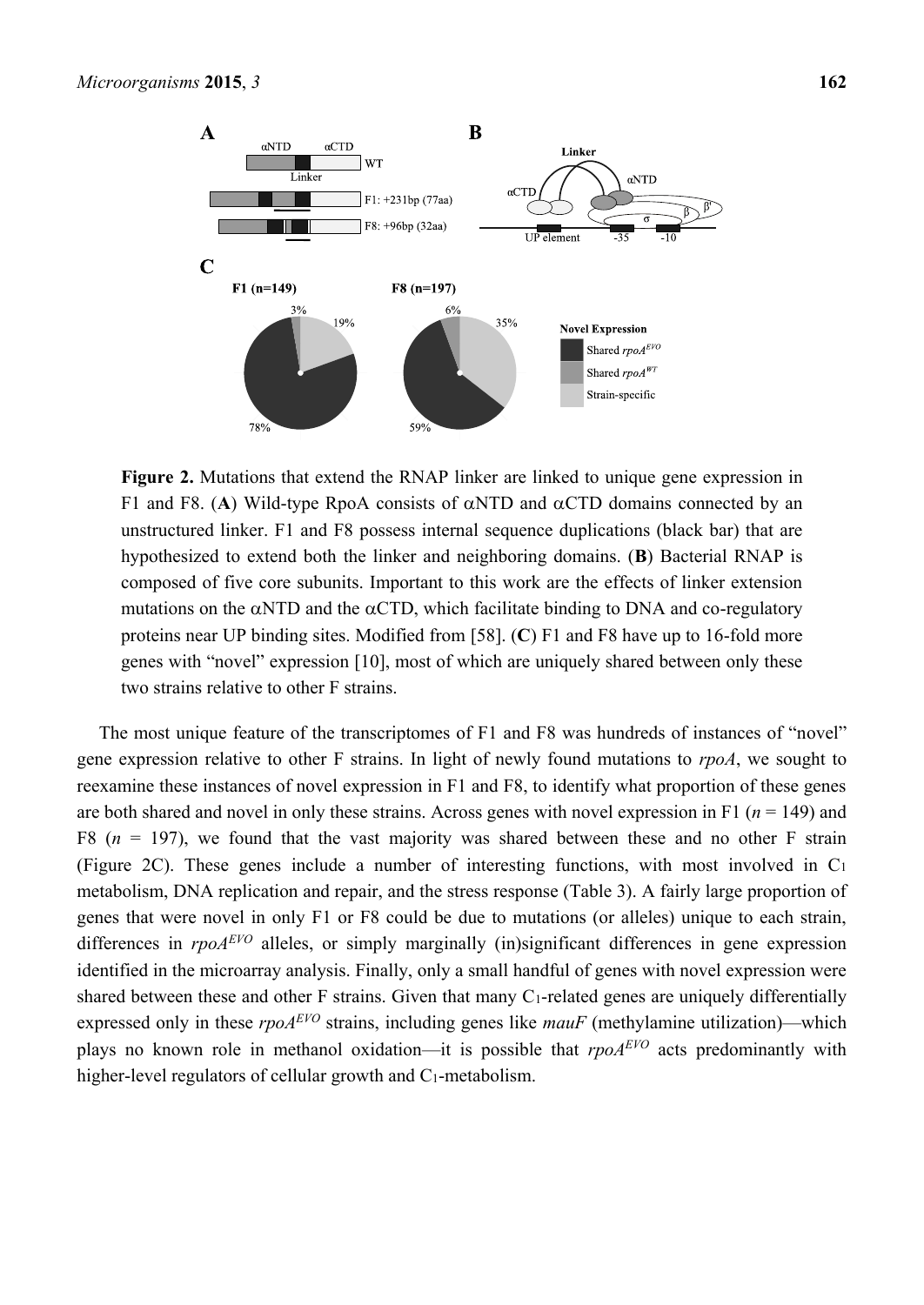| Gene              | Locus             | <b>Function</b>                                              | <b>Expression</b><br>Change <sup>1</sup> | Exp $F12$ | Exp $F82$ | Exp Others $2,3$ |
|-------------------|-------------------|--------------------------------------------------------------|------------------------------------------|-----------|-----------|------------------|
| recO              | <b>META1 0821</b> | DNA repair                                                   | Novel                                    | $-2.23$   | $-2.14$   | $-1.21$          |
| dnaK              | <b>META2 0894</b> | Hsp70 chaperone protein                                      | Novel                                    | 2.41      | 2.06      | $-1.02$          |
| polA              | META2_0971        | DNA polymerase                                               | Novel                                    | 2.68      | 2.46      | 1.22             |
| META1_2781        | META1_2781        | putative antioxidant enzyme;<br>Tpx-related thiol peroxidase | Novel                                    | 5.17      | 4.06      | 1.33             |
| $x \circ x F$     | <b>META1 1740</b> | $C_1$ metabolism/regulation                                  | Novel                                    | 6.32      | 5.70      | 1.38             |
| mxbD              | <b>META1 1753</b> | $C_1$ metabolism/regulation                                  | Novel                                    | $-1.78$   | $-1.96$   | 1.00             |
| fdh4A             | <b>META1_2094</b> | $C_1$ metabolism                                             | Novel                                    | $-8.28$   | $-8.28$   | $-1.85$          |
| mauF              | META1_2769        | $C_1$ metabolism                                             | Novel                                    | 7.57      | 6.41      | 1.55             |
| gap               | <b>META1 2218</b> | PHB biosynthesis                                             | Novel                                    | $-3.71$   | $-3.94$   | $-2.27$          |
| <b>META1 0222</b> | META1_0222        | putative sensor histidine kinase                             | Unrestored                               | 1.31      | 1.09      | 1.79             |
| def               | <b>META1 1530</b> | peptide deformylase                                          | Restored                                 | 2.17      | 2.83      | 1.47             |
| ibpA              | <b>META1 1514</b> | heat shock protein                                           | Restored                                 | $-2.53$   | $-3.14$   | $-1.61$          |
| META1 4113        | META1_4113        | hypothetical protein; putative<br>sarcosine oxidase-related  | Restored                                 | $-18.13$  | $-10.34$  | $-3.34$          |
| <b>META1 5150</b> | <b>META1 5150</b> | hypothetical protein                                         | Restored                                 | $-35.75$  | $-31.56$  | $-2.69$          |

**Table 3.** Gene expression divergence in strains with *rpoAEVO* mutations.

<sup>1</sup> As defined in "Materials and Methods" and [10]: "Novel" expression is significantly different in a comparison of EVO/EM but not EM/WT; "restored" expression is altered in EM/WT and returns to WT levels in EVO/EM; "unrestored" is altered in EM/WT and remains unchanged in EVO/EM; <sup>2</sup> Average fold change relative to EM. −, decrease in expression; <sup>3</sup> Excludes instances of F4 gene deletions.

Furthermore, we found that F1 and F8 uniquely restored WT gene expression. In contrast to strictly "novel" changes that arise solely from adaptation, we previously identified a set of 455 genes whose expression was perturbed during the physiological acclimation of EM from WT, and were either restored, unrestored, or reinforced through F evolution [10]. While all F lines generally restored perturbations in EM to WT expression, we found many instances where the magnitude of change differed in F1 and F8 relative to other F lines (Table 3). Notably, a number of genes were more strongly restored—*versus* only partially restored or unrestored—than other F strains. Our results suggest that, for a common set of gene expression changes that were caused by the genetic changes from WT to EM, F1 and F8 coped with these perturbations in slightly different, and perhaps more effective way.

#### *3.3. Investigation of Conditions under which rpoAEVO Was Advantageous*

The presence of nearly identical *rpoA* mutations in two independently evolved populations strongly suggested that these genomic changes were beneficial for growth of EM on methanol. To confirm and quantify the potential benefit of these mutations, we used allelic exchange to transfer the alleles from F1 and F8 into the ancestral, EM background, and measured growth in these strains. However, as is often the case, the effect of beneficial mutations can be limited to particular genetic backgrounds or environments, especially for mutations to highly pleiotropic genes with far-reaching effects. To explore the universality of a growth benefit incurred by  $\eta \rho A^{EVO}$  we examined the effect of these mutations under a number of different genetic backgrounds and growth environments.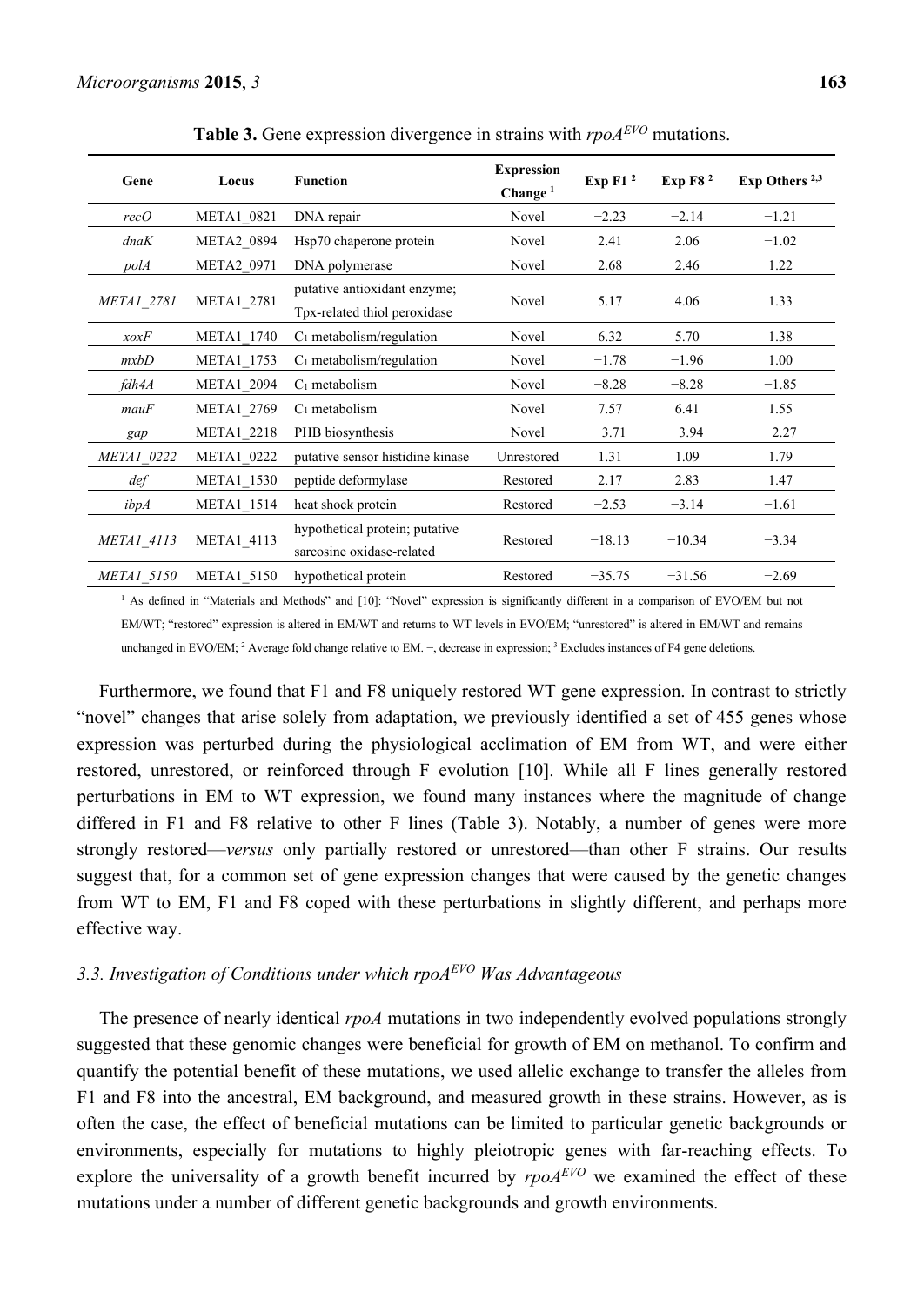#### 3.3.1. Mutations in *rpoA* Were Highly Beneficial in EM Grown on Methanol

Placed in the context of the ancestral, EM background, we found that both the *rpoAF1* and *rpoAF8* alleles substantially improve growth on methanol (Figure 3A). In fact, with respective increases of 57% and 61%, these F1 and F8 *rpoA* alleles are among the largest-effect beneficial mutations yet discovered in this system. Importantly, our measurements of specific growth rate on methanol suggest that these mutations are most important in the exponential phase of growth, and not necessarily for lag or stationary phase. Thus, faced with a serious growth defect and a multitude of physiological perturbations caused by the initial engineering of EM, evolved clones that acquired *rpoAEVO* would have experienced a significant growth advantage over their cohorts, despite the highly pleiotropic effect of these mutations. While further work is needed to understand the exact mechanism by which *rpoAEVO* mutations are beneficial, microarray analysis points to uniquely expressed genes in F1 and F8 with functions in C<sub>1</sub> metabolism, cellular replication, and the stress response. These mutations could invoke in cells a response to "grow at all costs," bypassing broad-level physiological mechanisms that direct the cell to either grow and replicate or preserve resources for increased stress resistance and survival [59].



**Figure 3.** Effect of *rpoAEVO* across multiple genetic backgrounds and growth conditions. (**A**) Mutations to *rpoA* were highly beneficial in the ancestral, EM background. (**B**) *rpoA<sup>EVO</sup>* mutations remained beneficial in presence of beneficial (*fghA<sup>F4*</sup>)</sub> mutations to the engineered pathway. (**C**) *rpoAEVO* mutations were strongly deleterious in EM grown on succinate. (**D**) The *rpoA*<sup>*F8*</sup> allele was deleterious in the WT background grown on both methanol and succinate. Repeated attempts to generate a WT strain possessing *rpoA<sup>F1</sup>* failed. Asterisk (\*) indicates *p* < 0.05 in a two-tailed, unpaired *t*-test assuming unequal variance.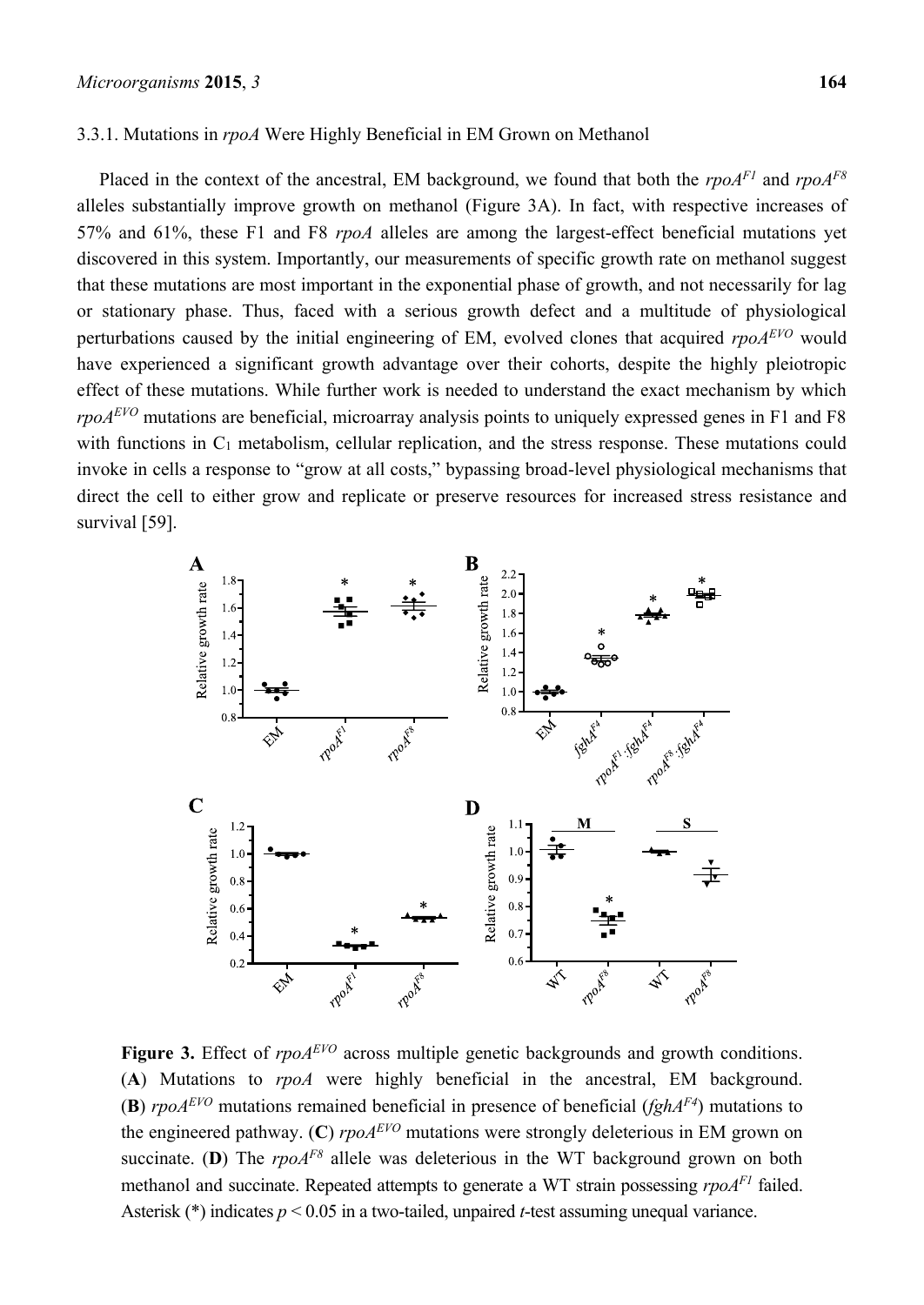3.3.2. Mutations in *rpoA* Remained Advantageous in the Context of Other Beneficial Mutations to the Engineered Pathway

To begin to understand *why* such far-reaching, highly pleiotropic mutations are beneficial in this system, we sought to test the effect of *rpoAEVO* in the presence of other beneficial mutations with well-known physiological targets. To this end, we made mutational combinations with a well-characterized mutation from our system—*fghA<sup>F4</sup>*—that provides a growth benefit by decreasing the expression of the engineered formaldehyde oxidation pathway [25]. Combining mutations that both decreased protein over-expression costs have been found to be less beneficial than when they were present individually (*i.e.*, antagonistic epistasis) [25,60]. We reasoned that if the physiological effects of *rpoAEVO* were also focused to ameliorate the costs of expressing the foreign pathway, we should observe a diminished selective benefit when *rpoAEVO* was combined with *fghAF4* than when it was alone.

Our results suggested that the *rpoAEVO* and *fghAF4* mutations address largely different physiological stressors/selective pressures in the evolved populations. We found that the presence of *fghAF4* did not obviate the selective benefit of *rpoAEVO* (and *vice versa*), as both mutations remained highly beneficial in combination (Figure 3B). We did, however, observe some evidence of mutational interactions: The benefit of *rpoAF1* was reduced from 57% to 44% in the presence of *fghAF4* , indicative of "diminishing returns" epistasis among beneficial mutations [25,61]; whereas the benefit of *rpoAF8* was slightly increased from 61% to 64%. Overall, however, these results show that the benefit of *rpoAEVO* was not targeted specifically to optimize expression of the foreign pathway and plasmid.

#### 3.3.3. Mutations in *rpoA* Were Deleterious in EM Grown on Succinate

Given the transcriptional pleiotropy of the *rpoA<sup>EVO</sup>* alleles, we sought to understand whether these mutations remain advantageous on other growth substrates, particularly succinate. Metabolism of succinate is very different than that of methanol, as it bypasses  $C_1$  enzymes to feed directly into the TCA cycle [62,63], is under different regulatory control, and is thought to be limited by energy (ATP) instead of reducing equivalents (NAD(P)(H)) [64].

Consistent with the idea that pleiotropy is often deleterious in alternative environments, we found that *rpoAEVO* substantially hindered growth of EM on succinate. The F1 and F8 alleles reduced growth by 67% and 46%, respectively (Figure 3C). These data corroborated prior observations that F1 isolates are the worst on succinate, and actually worse than their EM ancestor, however F8 was not as nearly as bad [25]. These results suggest that the benefit of *rpoAEVO* mutations do not extend to succinate growth conditions, and could be specific to growth on methanol or  $C_1$  metabolism, in general.

#### 3.3.4. Mutations in *rpoA* Are Deleterious in WT Grown on Methanol and Succinate

To further assess the pleiotropic effects of *rpoAEVO*, we sought to determine whether these alleles remain beneficial in the context of the WT *M. extorquens* AM1 background. Despite numerous attempts, we were unable to isolate WT: *rpoAF1* clones through allelic exchange, and identified only a handful of successful WT: *rpoAF8* strains; far fewer than are normally found through this protocol. Upon analyzing the growth of the latter strain on methanol, we observed that *rpoAF8* is markedly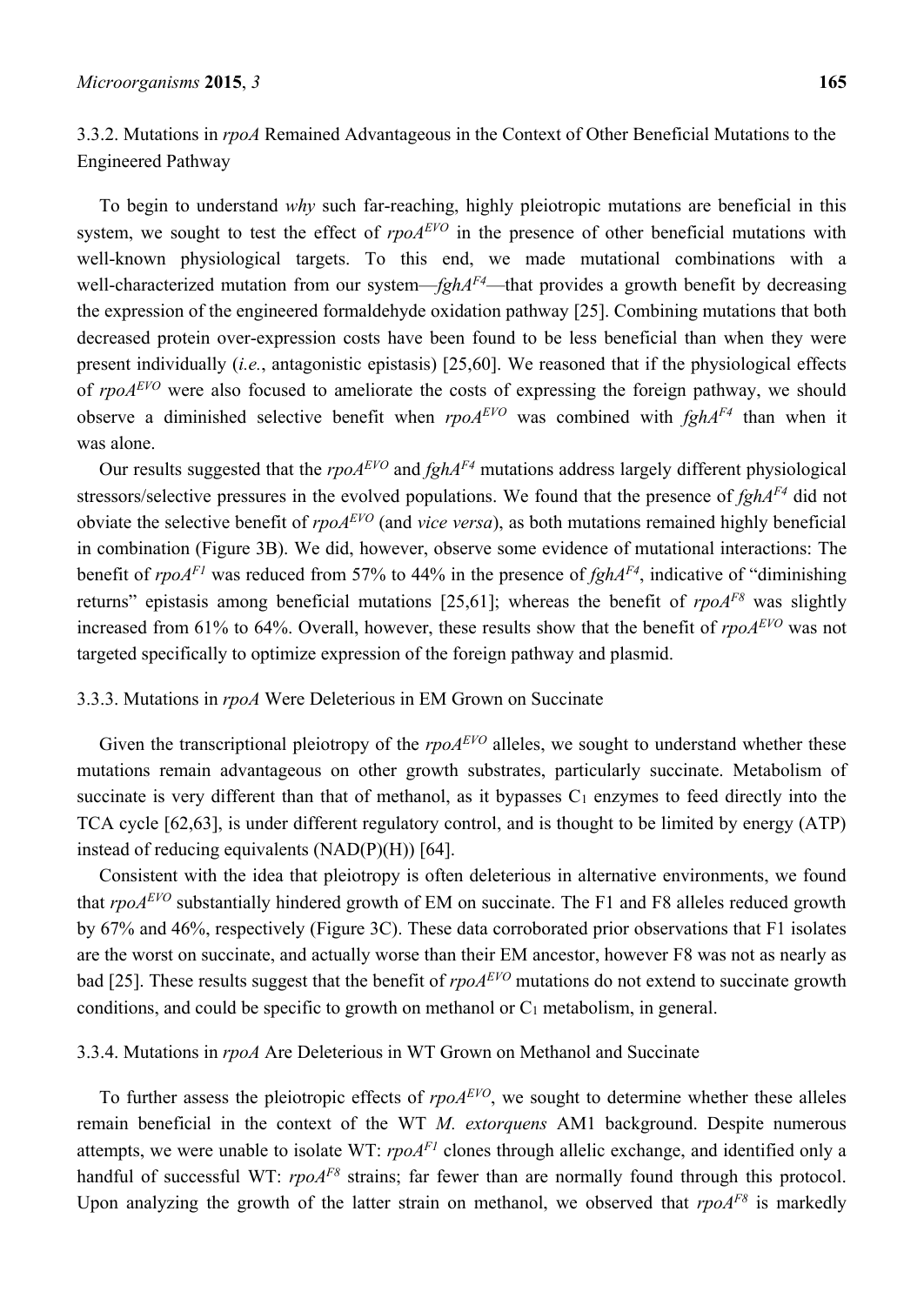deleterious (−25%) in the WT background (Figure 3D). This suggests that the underlying benefit of *rpoAEVO* is highly specific—advantageous only to the physiology of the EM background grown on methanol—and that the *rpoAF1* and *rpoAF8* mutations, despite their similarity, might invoke subtle yet important allele-specific effects.

#### 3.3.5. Mutations in *rpoA* Offer Protection against Hydrogen Peroxide Stress

A final test sought to determine whether *rpoAEVO* afforded cells increased protection against oxidative stressors. One such stressor is formaldehyde, which is a necessary, albeit toxic, intermediate in C<sup>1</sup> metabolism that is rapidly produced during methylotrophic growth [65]. Any mechanisms that help to regulate flux through formaldehyde and limit its toxicity are likely perturbed in EM, as synthesis of the native carrier of formaldehyde (H4MPT) was abolished and the newly engineered carrier (GSH) was diluted from its normal function to protect against oxidative stress. Microarray analyses identified a number of genes involved in cell replication and the stress response that are differentially expressed in EM relative to WT, or in  $\text{rpoA}^{\text{EVO}}$  relative to  $\text{rpoA}^{\text{WT}}$  strains. Thus, we sought to test whether a general aspect of the benefit of *rpoAEVO* was by bolstering defenses against oxidative stress.

We tested resistance to hydrogen peroxide  $(H_2O_2)$  using a disc assay in which a lawn of cells suspended in soft agar were spread onto methanol agar plates with a small filter disc containing 5 μL of 10 M hydrogen peroxide placed in the middle [47]. In control plates with no peroxide, all strains produced a lawn of growth over the entire plate; however, in experimental plates, we observed a well-defined zone of growth inhibition from  $H_2O_2$ -induced growth inhibition. The diameter of this "dead zone" was measured and averaged over triplicate plates, and expressed relative to each strain's respective pink or white EM ancestor. One initial observation was that the pink and white EM ancestors—which were used to prevent cross-contamination in the evolution experiments and were shown to be neutral under standard growth conditions [25]—were, in fact, not equivalent under peroxide duress. In fact, the carotenoids present in the pink-pigmented EM offered roughly 19% more protection against peroxide than the otherwise isogenic white strain (Figure 4A). Moving forward, each beneficial mutation was tested in the pink or white ancestor in which it arose, and normalized relative to their specific ancestor.

Interestingly, we found that both *rpoAEVO* alleles, as well as a number of other mutations, offered a protective effect against H2O<sup>2</sup> stress. The evolved *rpoA* alleles from F1 and F8 offered roughly 5% and 15% more protection against peroxide than their respective pink and white EM ancestors (Figure 4B). A number of other mutations, proven to be advantageous for growth, were also beneficial on hydrogen peroxide, including mutations to the foreign pathway (*fghA*) and glutathione biosynthesis (*gshA*). However, another mutation,  $kefB<sup>F8</sup>$ , was deleterious during H<sub>2</sub>O<sub>2</sub> stress, reducing the growth zone by 23%. These results suggest that *rpoAEVO* may in part be advantageous for growth by helping to mount a physiological response to oxidative stressors. Analysis of other beneficial mutations suggests that increasing production of the GSH (*gshA*), or general improvements to decrease the metabolic burden of bioengineering (*fghA*) can also offer increased resistance to H2O2, whereas mutations to *pntAB* and *kefB*—both of which could alter the oxidative state of the cell via the flux of protons across the cell membrane—are slightly to strongly deleterious under conditions of  $H_2O_2$  stress.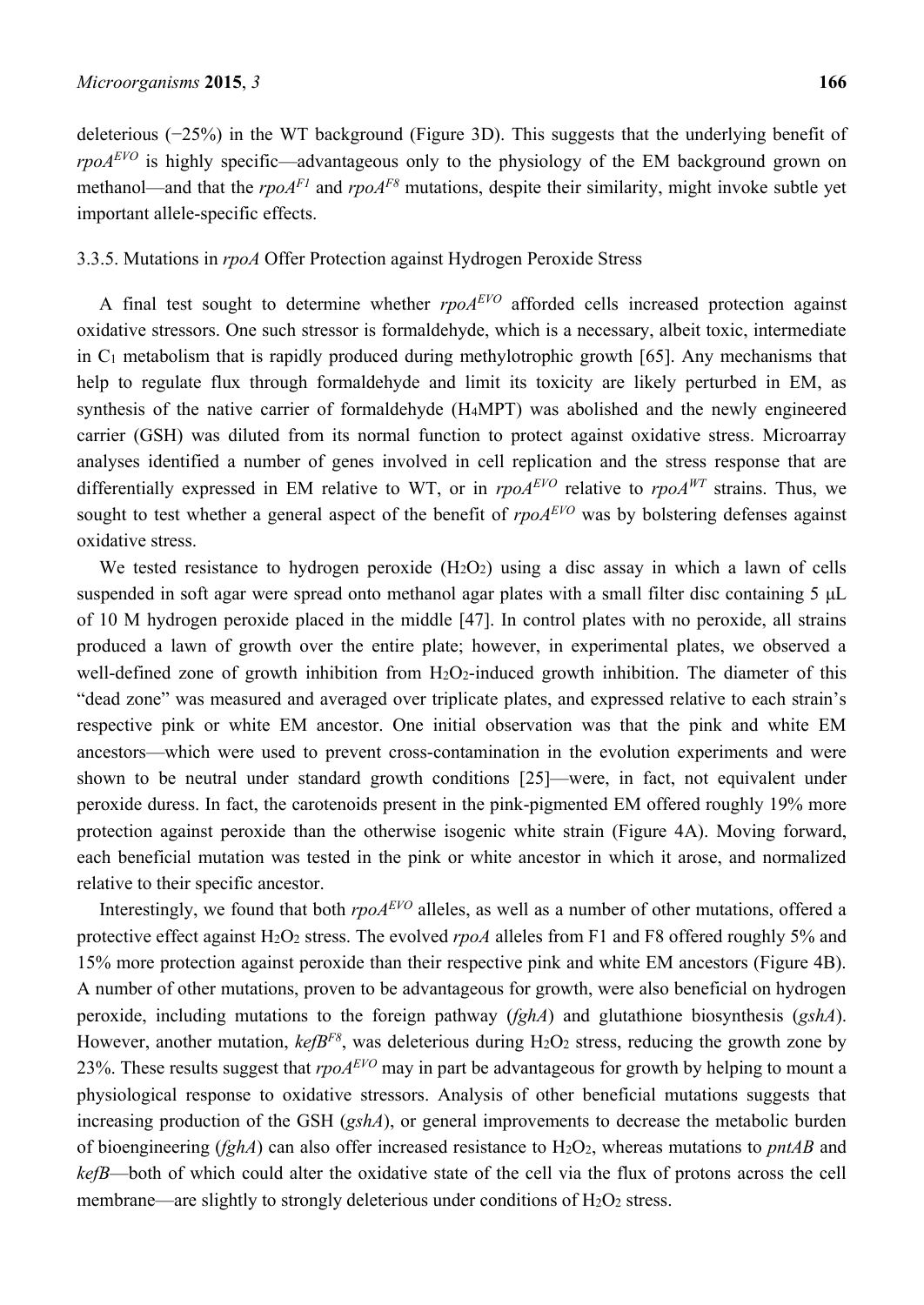

**Figure 4.** Stress test of *rpoA* and other mutants grown on methanol plates with hydrogen peroxide. (**A**) Interestingly, pink and white EM ancestors were not equivalent in these growth conditions, as the pink-pigmented strain with carotenoids was roughly 19% more resistant against hydrogen peroxide. (**B**) Upon normalizing the growth of mutants to their respective pink/white ancestor, several mutants—including *rpoAEVO*—offered protection against hydrogen peroxide. Asterisk  $(*)$  indicates  $p < 0.05$  in a two-tailed, unpaired *t* test assuming unequal variance. Note that the  $gshA<sup>F4</sup>$  allele imparted a marginally insignificant reduction in inhibition ( $p = 0.056$ ).

#### *3.4. Complex Evolutionary Dynamics of rpoAEV°Mutations*

Given that *rpoA<sup>EVO</sup>* mutations rose to an appreciable frequency (if not fixation) in F1 and F8 sampled at G600, we wondered whether similar mutations may have transiently appeared at earlier time points in other F populations. We were particularly curious about a prior study examining allele frequencies and clonal interference in population F4, in which a large number of mutants (14/72) screened at G150 had none of the known, beneficial mutations that were present in the majority of the population at G600 [66]. Using primers to amplify the linker region of *rpoA*, we found that each of these 14 mutants shared a single novel, *rpoAF4* allele that, like those in F1 and F8, extended the RpoA linker domain by 141 bp, or 47 amino acids.

To better understand the evolutionary dynamics of these alleles, we compared the growth of evolved clones possessing either *rpoAEVO* or *rpoAWT* in early populations of F1, F4, and F8. Prior work in *E. coli* has shown that co-occurring lineages can have differential evolvability, such that a clone from the "eventual winner" lineage was repeatedly able to adapt faster than a clone from the same time point that was part of the "eventual loser" lineage [67]. In our populations, we know that lineages containing *rpoA EVO* alleles were eventual winners in the F1 and F8 populations, but that the *rpoAEVO* from F4 was an eventual loser. Using samples archived as a "living fossil record" for the F populations, we were able to identify *rpoAF1* clones at very early evolutionary time points, and chose representative clones from each population with either  $\eta \rho A^{EVO}$  or  $\eta \rho A^{WT}$  to compare the performance of these cohorts relative to EM, and to one another. Although the earliest evolved clones substantially outperformed EM, the eventual fate of the lineages with or without *rpoAEVO* alleles was far from clear at that point. Strains from F1 at G60 had very similar fitness regardless of the *rpoA* allele present, whereas for the other two populations the isolate with an *rpoA<sup>WT</sup>* allele was faster than the one with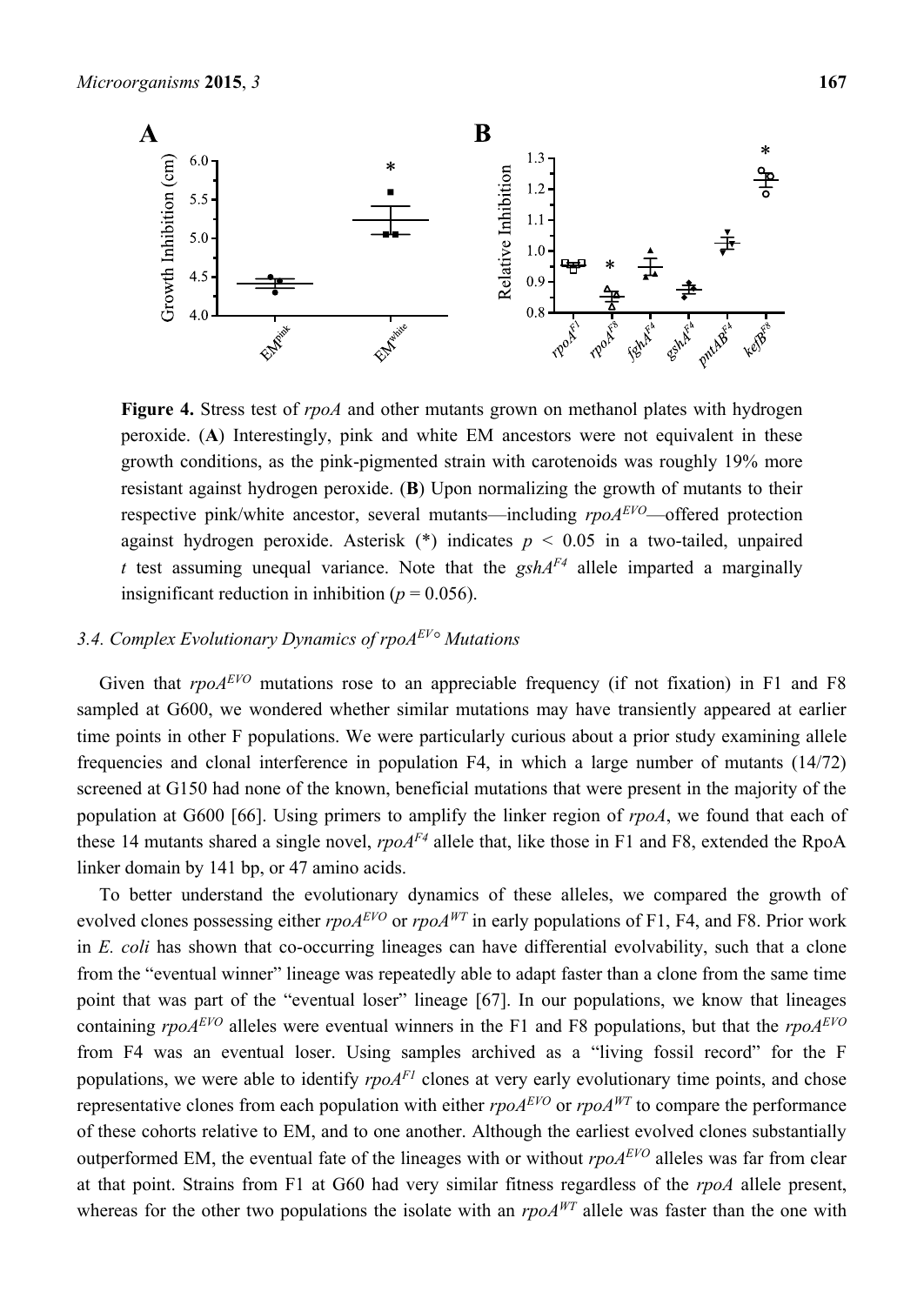*rpoA<sup>EVO</sup>*, despite the fact that in one population (F8) the *rpoA<sup>EVO</sup>* lineage overcame this disadvantage, and in the other (F4) they were outcompeted by a lineage with an  $\textit{rpoA}^{WT}$  allele (Figure 5). This suggests that *rpoAEVO* mutations arose in at least three F populations: Becoming fixed (or nearly so) in F1 and F8, while rising to a fairly high frequency in F4 before losing out to other clonal lineages. Given these complex dynamics, it is possible that still other *rpoAEVO* alleles experienced transient success in the remaining F populations before going extinct, as has been seen for other loci [23].



**Figure 5.** Growth of *rpoA<sup>EVO</sup>* and *rpoA<sup>WT</sup>* cohorts sampled from early time points of populations F1, F4, and F8. Contemporaneous evolved isolates possessing either *rpoAEVO* or *rpoA<sup>WT</sup>* alleles were isolated from early F populations and assayed for their growth improvements relative to EM on methanol. In all populations, evolved isolates with the *rpoA<sup>WT</sup>* clones held a growth advantage over those with *rpoA<sup>EVO</sup>* present at the same time point. Single and double asterisks indicate *p* < 0.05 in a two-tailed, unpaired *t* test assuming unequal variance in comparing against EM (\*) and early isolate cohorts (\*\*), respectively.

#### **4. Conclusions**

The study of replicate, independently evolved populations of *M. extorquens* allowed us to identify parallel evolutionary solutions in adapting to an engineered  $C_1$  metabolism. Repeatability of evolution in the F isolates highlights common genetic solutions to relieve physiological stressors and inefficiencies arising from the construction of EM, or from the evolution regime itself (*i.e.*, cobalt limitation). Interestingly, unlike other experiments where there were suites of mutations that occurred together more commonly than by chance [68], thereby suggesting alternative mutational paths to improvement, we did not observe any obvious patterns of this sort with our comparatively small number of replicate populations. Furthermore, parallelism does not necessarily imply equivalency of mutations. Take, for example, the four unique mutations that targeted the *gshA* locus: which varied not only in the strength by which they increase gene expression, from 2.5-fold in F2 to 15.1-fold in F6; but also in the scope of loci showing increased expression, from several loci upstream in F5, to several loci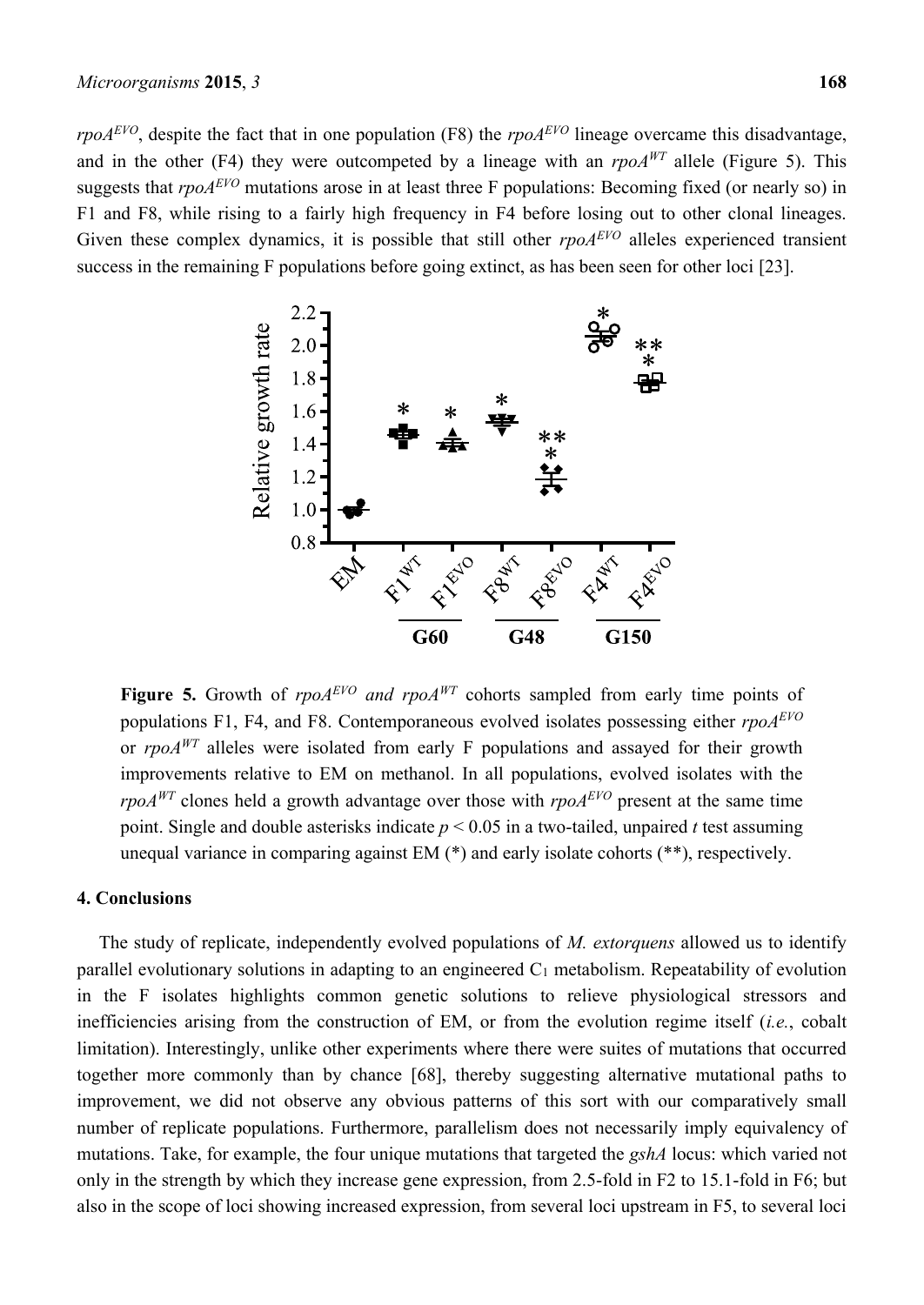downstream in F3. While each of these alleles are sufficient to improve growth and physiology in the eyes of natural selection, the bioengineer has the added fortune of applying *post hoc* analyses to determine the optimal strength and scope of a mutational effect. The combined effects of a diversity of targets and variation in the effect of evolved alleles may collectively explain the prior observation that there was a far greater variance in fitness across these populations than commonly observed in experimental evolution [23].

In the case of *rpoA*, we show that the scope of a mutation can sometimes reach to genome-wide effects. Selected mutations that extended the linker domain of RpoA offered a massive growth benefit in EM while helping to protect against oxidative stressors; however, given the central role of RNAP in all of DNA transcription, they are likely to have far-reaching and possibly deleterious side effects. Interestingly, major perturbations such as those from metabolic engineering or acute environmental stress may place a premium on highly pleiotropic mutations that alter many aspects of physiology all at once. Various evolution experiments in *E. coli* have yielded a number of similarly pleiotropic mutations targeting components of RNAP, DNA replication, and other centrally-important genes [68–71]. In addition to far-reaching physiological effects, highly pleiotropic mutations might also have long-term consequences for evolution by creating selection for compensatory mutations, and by perhaps limiting the rate at which further adaptations can accrue [67]. Whether or not these limitations apply to bioengineering has yet to be shown. Yet, for all the potential drawbacks of highly pleiotropic mutations to organismal physiology and long-term evolution, a mechanistic investigation of *why* these mutations are beneficial can lead to more targeted solutions in strain optimization.

Overall, our work illustrates the benefits of using experimental evolution as a tool for biological engineering. As long as the desired outcomes of metabolic engineering are tied to growth, natural selection will quickly and efficiently enrich for mutants that are better able to grow and divide using the engineered physiology. While these evolved populations and isolates might in themselves be of use, the bioengineer is able to use whole-genome re-sequencing and assays of physiology to survey the products of adaptation and identify and selectively combine those traits and alleles that are most desirable. Mechanistic analyses of laboratory evolution can highlight the importance of genes that were known *a priori*, as well as reveal novel genes and hidden physiological connections that might not have been found through traditional engineering practices. By directly working to optimize the growth and physiology of strains, "diagnosing" physiological stressors and inefficiencies, and offering diverse solutions to these physiological challenges, experimental evolution is an invaluable tool for bioengineering and the continued development of *Methylobacterium*-based biotechnology.

#### **Acknowledgments**

We thank Özden Baltekin, David Chou, and Alex Pickett for research assistance and members of the Marx laboratory for useful comments and discussion, and the National Institutes of Health for an award to CJM (GM078209).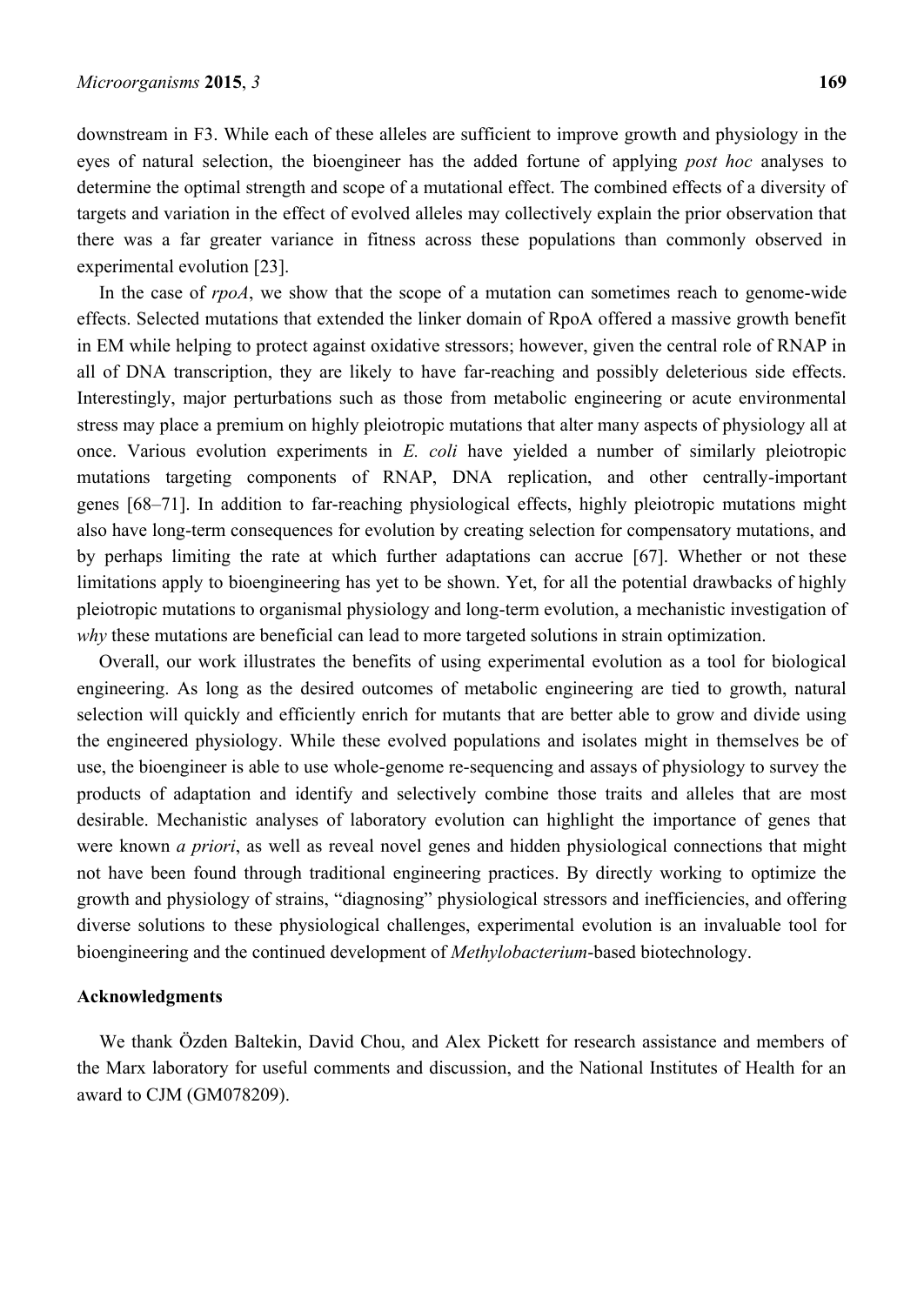#### **Author Contributions**

Conceived and designed the experiments: S.M.C., D.A., L.M.C. and C.J.M. Performed the experiments: S.M.C., D.A. and L.M.C. Wrote the paper: S.M.C. and C.J.M.

#### **Conflicts of Interest**

C.J.M. has filed two patents in related fields, and owns shares and works as a consultant for a company with related interests.

#### **References**

- 1. Choi, Y.J.; Bourque, D.; Morel, L.; Groleau, D.; Míguez, C.B. Multicopy integration and expression of heterologous genes in *Methylobacterium extorquens* ATCC 55366. *Appl. Environ. Microbiol.* **2006**, *72*, 753–759.
- 2. Chubiz, L.M.; Purswani, J.; Carroll, S.M.; Marx, C.J. A novel pair of inducible expression vectors for use in *Methylobacterium extorquens*. *BMC Res. Notes* **2013**, *6*, 183.
- 3. Marx, C.J. Development of a broad-host-range *sacB*-based vector for unmarked allelic exchange. *BMC Res. Notes* **2008**, *1*, 1.
- 4. Marx, C.J.; Lidstrom, M.E. Broad-host-range *cre-lox* system for antibiotic marker recycling in Gram-negative bacteria. *BioTechniques* **2002**, *33*, 1062–1067.
- 5. Okubo, Y.; Skovran, E.; Guo, X.; Sivam, D.; Lidstrom, M.E. Implementation of microarrays for *Methylobacterium extorquens* AM1. *OMICS* **2007**, *11*, 325–340.
- 6. Schada von Borzyskowski, L.; Remus-Emsermann, M.; Weishaupt, R.; Vorholt, J.A.; Erb, T.J. A set of versatile brick vectors and promoters for the assembly, expression, and integration of synthetic operons in *Methylobacterium extorquens* AM1 and other Alphaproteobacteria. *ACS Synth. Biol.* **2014**, doi:10.1021/sb500221v.
- 7. Marx, C.J.; van Dien, S.J.; Lidstrom, M.E. Flux analysis uncovers key role of functional redundancy in formaldehyde metabolism. *PLoS Biol.* **2005**, *3*, e16.
- 8. Van Dien, S.J.; Lidstrom, M.E. Stoichiometric model for evaluating the metabolic capabilities of the facultative methylotroph *Methylobacterium extorquens* AM1, with application to reconstruction of C(3) and C(4) metabolism. *Biotechnol. Bioeng.* **2002**, *78*, 296–312.
- 9. Peyraud, R.; Schneider, K.; Kiefer, P.; Massou, S.; Vorholt, J.A.; Portais, J.-C. Genome-scale reconstruction and system level investigation of the metabolic network of *Methylobacterium extorquens* AM1. *BMC Syst. Biol.* **2011**, *5*, 189.
- 10. Carroll, S.M.; Marx, C.J. Evolution after introduction of a novel metabolic pathway consistently leads to restoration of wild-type physiology. *PLoS Genet.* **2013**, *9*, e1003427.
- 11. Vuilleumier, S.; Chistoserdova, L.; Lee, M.-C.; Bringel, F.; Lajus, A.; Zhou, Y.; Gourion, B.; Barbe, V.; Chang, J.; Cruveiller, S.; *et al. Methylobacterium* genome sequences: A reference blueprint to investigate microbial metabolism of C1 compounds from natural and industrial sources. *PLoS ONE* **2009**, *4*, e5584.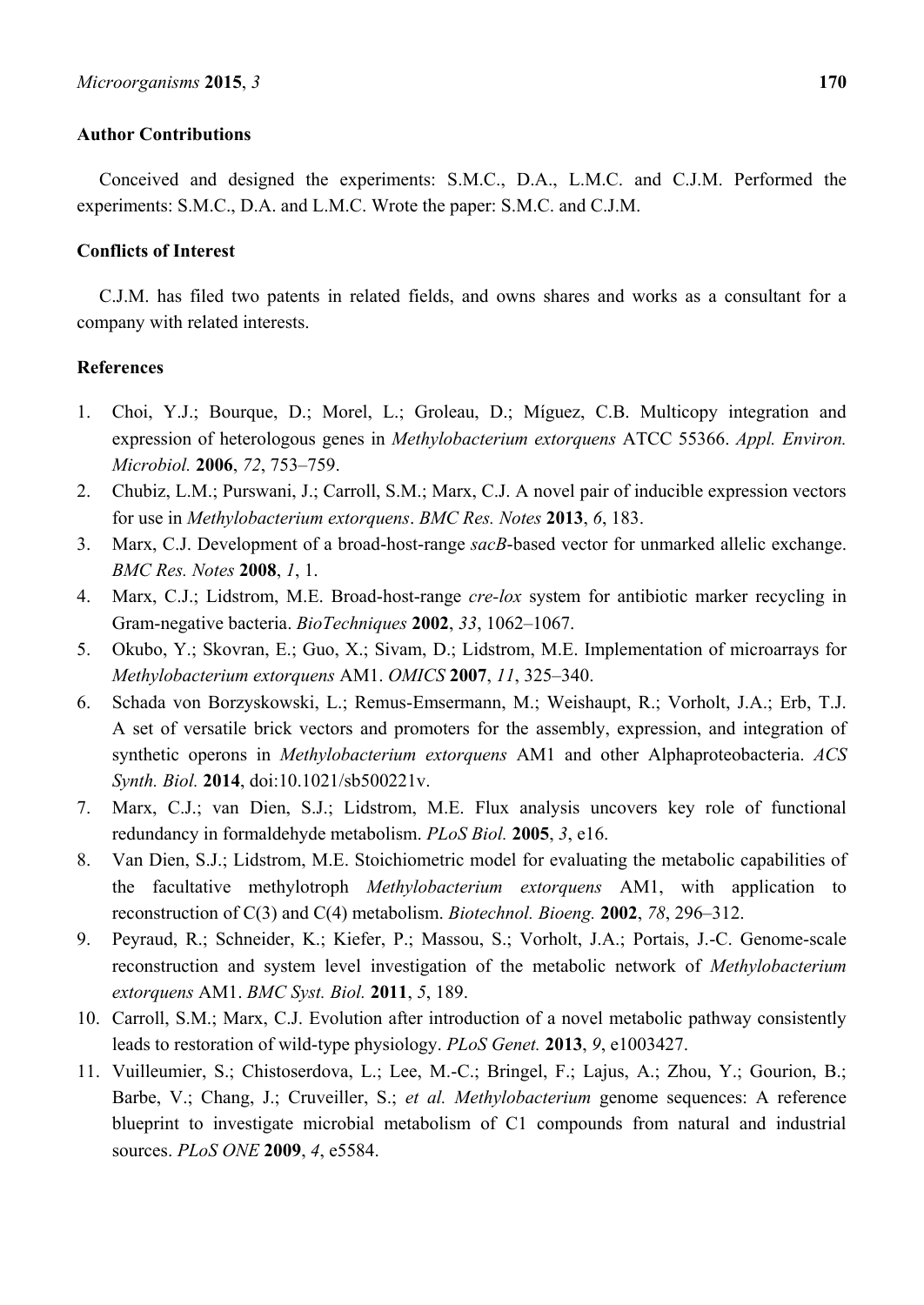- 12. Marx, C.J.; Bringel, F.; Chistoserdova, L.; Moulin, L.; Farhan Ul Haque, M.; Fleischman, D.E.; Gruffaz, C.; Jourand, P.; Knief, C.; Lee, M.-C.; *et al.* Complete genome sequences of six strains of the genus *Methylobacterium*. *J. Bacteriol.* **2012**, *194*, 4746–4748.
- 13. Quayle, J.; Peel, D. Methanol and carbon dioxide incorporation by *Pseudomonas* sp. AM1. *Biochem. J.* **1960**, *76*, 3P.
- 14. Ochsner, A.M.; Sonntag, F.; Buchhaupt, M.; Schrader, J.; Vorholt, J.A. *Methylobacterium extorquens*: Methylotrophy and biotechnological applications. *Appl. Microbiol. Biotechnol.* **2015**, *99*, 517–534.
- 15. Orita, I.; Nishikawa, K.; Nakamura, S.; Fukui, T. Biosynthesis of polyhydroxyalkanoate copolymers from methanol by *Methylobacterium extorquens* AM1 and the engineered strains under cobalt-deficient conditions. *Appl. Microbiol. Biotechnol.* **2014**, *98*, 3715–3725.
- 16. Sirirote, P.; Yamane, T.; Shimizu, S. Production of L-serine from methanol and glycine by resting cells of a methylotroph under automatically controlled conditions. *J. Ferment. Technol.* **1986**, *64*, 389–396.
- 17. Hu, B.; Lidstrom, M.E. Metabolic engineering of *Methylobacterium extorquens* AM1 for 1-butanol production. *Biotechnol. Biofuels* **2014**, *7*, 156.
- 18. Bélanger, L.; Figueira, M.M.; Bourque, D.; Morel, L.; Béland, M.; Laramée, L.; Groleau, D.; Míguez, C.B. Production of heterologous protein by *Methylobacterium extorquens* in high cell density fermentation. *FEMS Microbiol. Lett.* **2004**, *231*, 197–204.
- 19. Choi, Y.J.; Choi, Y.J.; Gringorten, J.L.; Gringorten, J.L.; Bélanger, L.; Bélanger, L.; Morel, L.; Morel, L.; Bourque, D.; Bourque, D.; *et al.* Production of an insecticidal crystal protein from *Bacillus thuringiensis* by the methylotroph *Methylobacterium extorquens*. *Appl. Environ. Microbiol.* **2008**, *74*, 5178–5182.
- 20. Michener, J.M.; Marx, C.J. After horizontal gene transfer, metabolic pathways may need further optimization. *Microbe* **2015**, *10*, 61–67.
- 21. Elena, S.F.; Lenski, R.E. Evolution experiments with microorganisms: The dynamics and genetic bases of adaptation. *Nat. Rev. Genet.* **2003**, *4*, 457–469.
- 22. Conrad, T.M.; Lewis, N.E.; Palsson, B.Ø. Microbial laboratory evolution in the era of genomescale science. *Mol. Syst. Biol.* **2011**, *7*, 509.
- 23. Lee, M.-C.; Marx, C.J. Synchronous waves of failed soft sweeps in the laboratory: Remarkably rampant clonal interference of alleles at a single locus. *Genetics* **2013**, *193*, 943–952.
- 24. Lee, M.-C.; Chou, H.-H.; Marx, C.J. Asymmetric, bimodal trade-offs during adaptation of *Methylobacterium* to distinct growth substrates. *Evolution* **2009**, *63*, 2816–2830.
- 25. Chou, H.-H.; Chiu, H.-C.; Delaney, N.F.; Segrè, D.; Marx, C.J. Diminishing returns epistasis among beneficial mutations decelerates adaptation. *Science* **2011**, *332*, 1190–1192.
- 26. Marx, C.J. Recovering from a bad start: Rapid adaptation and tradeoffs to growth below a threshold density. *BMC Evol. Biol.* **2012**, *12*, 109.
- 27. Agashe, D.; Sane, M.; Phalnikar, K.; Diwan, G.D.; Habibullah, A.; Martinez-Gomez, N.C.; Sahasrabuddhe, V.; Polachek, W.; Wang, J.; Chubiz, L.M.; *et al.* Large-effect beneficial synonymous mutations mediate rapid and parallel adaptation in a bacterium. Unpublished work, 2015.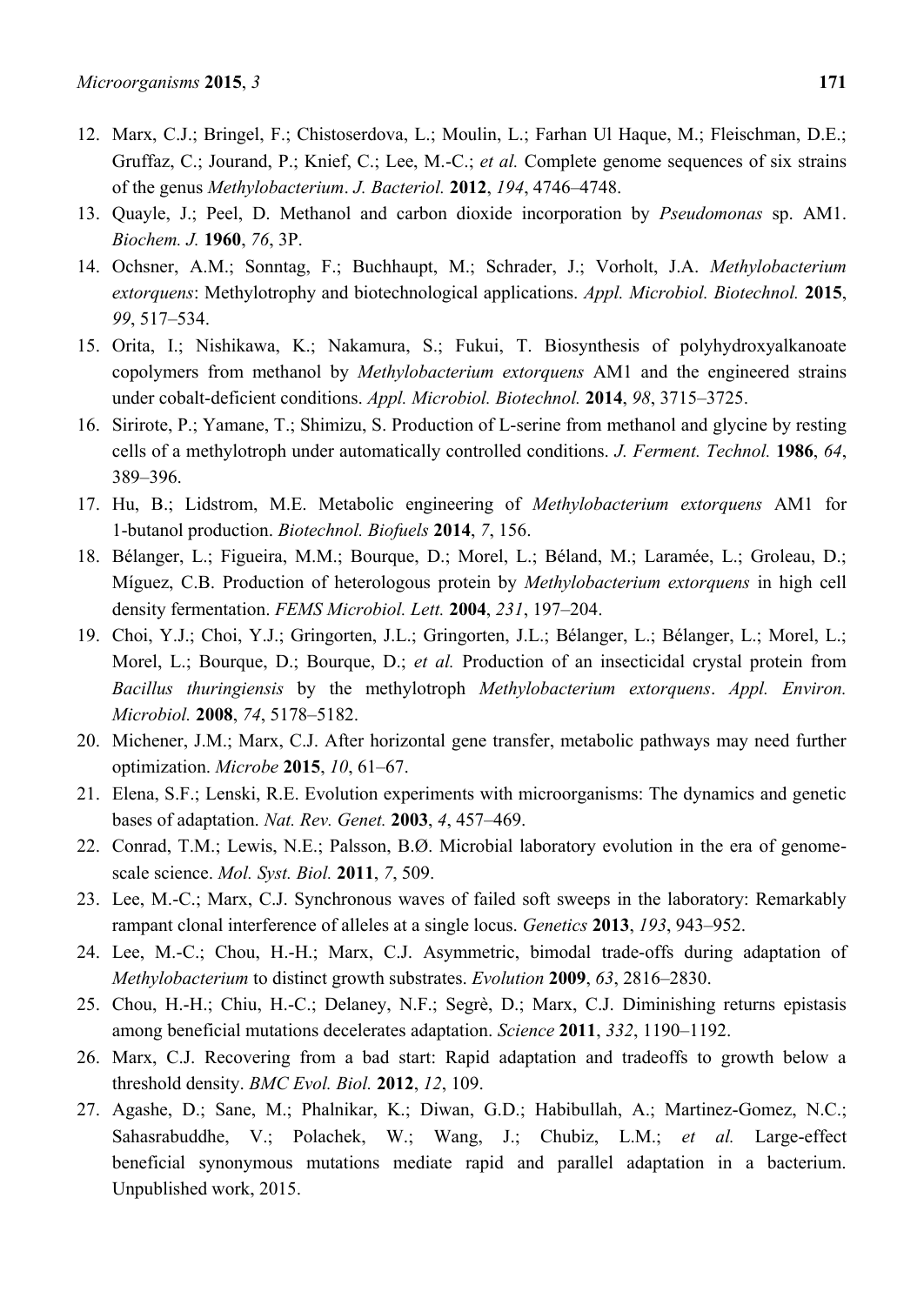- 28. Michener, J.K.; Camargo Neves, A.A.; Vuileumier, S.; Bringel, F.; Marx, C.J. Effective use of a horizontally-transferred pathway for dichloromethane catabolism requires post-transfer refinement. *eLife* **2014**, *3*, doi:10.7554/eLife.04279.
- 29. Chistoserdova, L.; Vorholt, J.A.; Thauer, R.K.; Lidstrom, M.E. C<sub>1</sub> transfer enzymes and coenzymes linking methylotrophic bacteria and methanogenic Archaea. *Science* **1998**, *281*, 99–102.
- 30. Marx, C.J.; Chistoserdova, L.; Lidstrom, M.E. Formaldehyde-detoxifying role of the tetrahydromethanopterin-linked pathway in *Methylobacterium extorquens* AM1. *J. Bacteriol.* **2003**, *185*, 7160–7168.
- 31. Chistoserdova, L.; Crowther, G.J.; Vorholt, J.A.; Skovran, E.; Portais, J.C.; Lidstrom, M.E. Identification of a fourth formate dehydrogenase in *Methylobacterium extorquens* AM1 and confirmation of the essential role of formate oxidation in methylotrophy. *J. Bacteriol.* **2007**, *189*, 9076–9081.
- 32. Chistoserdova, L.; Laukel, M.; Portais, J.-C.; Vorholt, J.A.; Lidstrom, M.E. Multiple formate dehydrogenase enzymes in the facultative methylotroph *Methylobacterium extorquens* AM1 are dispensable for growth on methanol. *J. Bacteriol.* **2004**, *186*, 22–28.
- 33. Marx, C.J.; Laukel, M.; Vorholt, J.A.; Lidstrom, M.E. Purification of the formate-tetrahydrofolate ligase from *Methylobacterium extorquens* AM1 and demonstration of its requirement for methylotrophic growth. *J. Bacteriol.* **2003**, *185*, 7169–7175.
- 34. Crowther, G.J.; Kosály, G.; Lidstrom, M.E. Formate as the main branch point for methylotrophic metabolism in *Methylobacterium extorquens* AM1. *J. Bacteriol.* **2008**, *190*, 5057–5062.
- 35. Ras, J.; van Ophem, P.W.; Reijnders, W.N.; van Spanning, R.J.; Duine, J.A.; Stouthamer, A.H.; Harms, N. Isolation, sequencing, and mutagenesis of the gene encoding NAD- and glutathione-dependent formaldehyde dehydrogenase (GD-FALDH) from *Paracoccus denitrificans*, in which GD-FALDH is essential for methylotrophic growth. *J. Bacteriol.* **1995**, *177*, 247–251.
- 36. Harms, N.; Ras, J.; Reijnders, W.N.; van Spanning, R.J.; Stouthamer, A.H. *S*-formylglutathione hydrolase of *Paracoccus denitrificans* is homologous to human esterase D: A universal pathway for formaldehyde detoxification? *J. Bacteriol.* **1996**, *178*, 6296–6299.
- 37. Chou, H.-H.; Marx, C.J. Optimization of gene expression through divergent mutational paths. *Cell Rep.* **2012**, *1*, 133–140.
- 38. Kiefer, P.; Buchhaupt, M.; Christen, P.; Kaup, B.; Schrader, J.; Vorholt, J.A. Metabolite profiling uncovers plasmid-induced cobalt limitation under methylotrophic growth conditions. *PLoS ONE* **2009**, *4*, e7831.
- 39. Chou, H.-H.; Berthet, J.; Marx, C.J. Fast growth increases the selective advantage of a mutation arising recurrently during evolution under metal limitation. *PLoS Genet.* **2009**, *5*, e1000652.
- 40. Lee, M.-C.; Marx, C.J. Repeated, selection-driven genome reduction of accessory genes in experimental populations. *PLoS Genet.* **2012**, *8*, e1002651.
- 41. Scott, J.W.; Rasche, M.E. Purification, overproduction, and partial characterization of beta-RFAP synthase, a key enzyme in the methanopterin biosynthesis pathway. *J. Bacteriol.* **2002**, *184*, 4442–4448.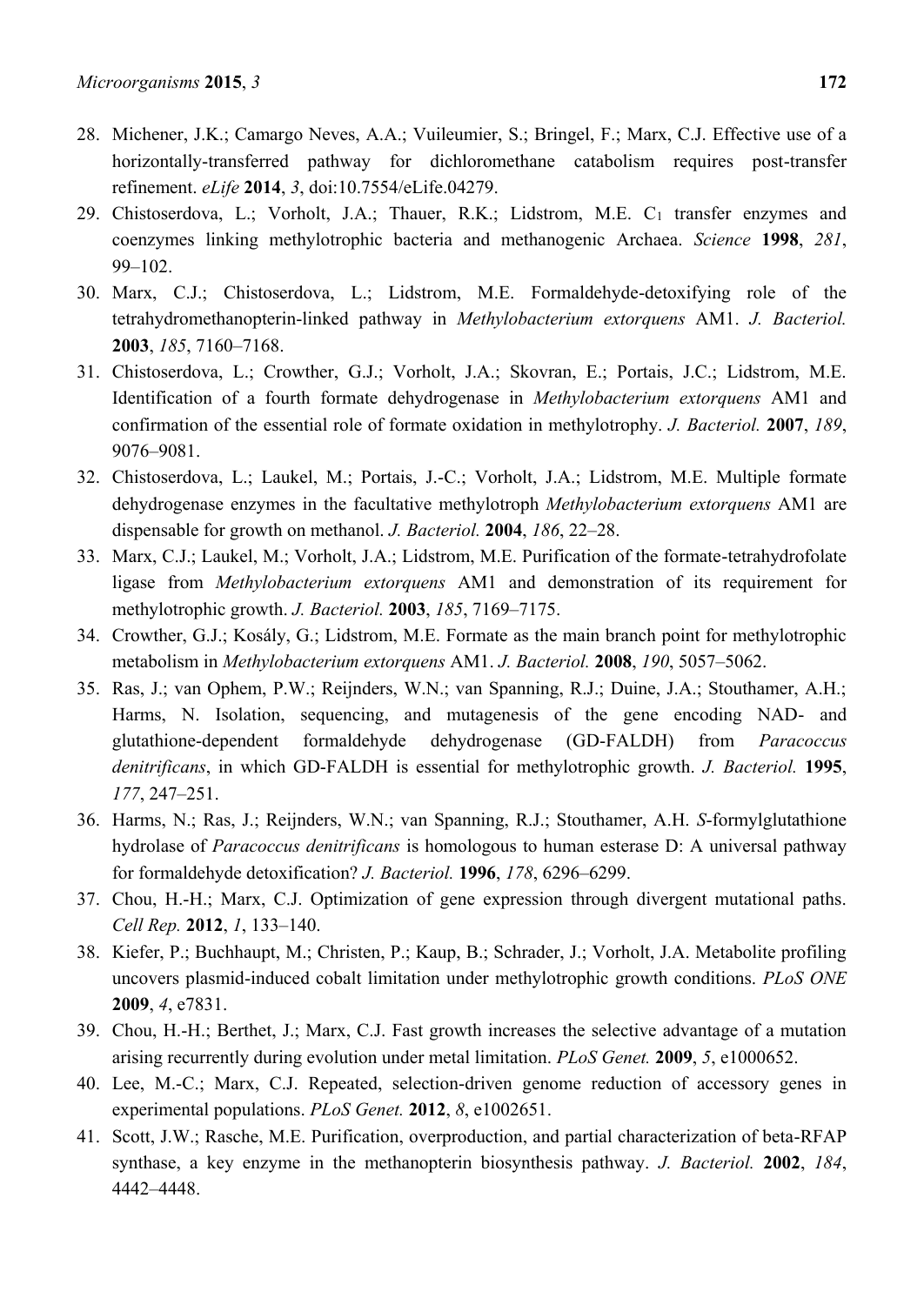- 42. Gibson, D.G.; Young, L.; Chuang, R.-Y.; Venter, J.C.; Hutchison, C.A.; Smith, H.O. Enzymatic assembly of DNA molecules up to several hundred kilobases. *Nat. Meth.* **2009**, *6*, 343–345.
- 43. Figurski, D.H.; Helinski, D.R. Replication of an origin-containing derivative of plasmid RK2 dependent on a plasmid function provided in *trans*. *Proc. Natl. Acad. Sci. USA* **1979**, *76*, 1648–1652.
- 44. Delaney, N.F.; Rojas Echenique, J.I.; Marx, C.J. Clarity: An open-source manager for laboratory automation. *J. Lab. Autom.* **2013**, *18*, 171–177.
- 45. Delaney, N.F.; Kaczmarek, M.E.; Ward, L.M.; Swanson, P.K.; Lee, M.-C.; Marx, C.J. Development of an optimized medium, strain and high-throughput culturing methods for *Methylobacterium extorquens*. *PLoS ONE* **2013**, *8*, e62957.
- 46. Carroll, S.M. Harvard University, USA, Unpublished work, 2015.
- 47. Gourion, B.; Francez-Charlot, A.; Vorholt, J.A. PhyR is involved in the general stress response of *Methylobacterium extorquens* AM1. *J. Bacteriol.* **2008**, *190*, 1027–1035.
- 48. Wilson, K. Preparation of genomic DNA from bacteria. *Curr. Protoc. Mol. Biol.* **2001**, doi:10.1002/0471142727.mb0204s56.
- 49. Barrick, J.E.; Yu, D.S.; Yoon, S.H.; Jeong, H.; Oh, T.K.; Schneider, D.; Lenski, R.E.; Kim, J.F. Genome evolution and adaptation in a long-term experiment with *Escherichia coli*. *Nature* **2009**, *461*, 1243–1247.
- 50. Langmead, B.; Salzberg, S.L. Fast gapped-read alignment with Bowtie 2. *Nat. Meth.* **2012**, *9*, 357–359.
- 51. Makui, H.; Roig, E.; Cole, S.T.; Helmann, J.D.; Gros, P.; Cellier, M.F. M. Identification of the *Escherichia coli* K-12 Nramp orthologue (MntH) as a selective divalent metal ion transporter. *Mol. Microbiol.* **2000**, *35*, 1065–1078.
- 52. Elmore, M.J.; Lamb, A.J.; Ritchie, G.Y.; Douglas, R.M.; Munro, A.; Gajewska, A.; Booth, I.R. Activation of potassium efflux from *Escherichia coli* by glutathione metabolites. *Mol. Microbiol.* **1990**, *4*, 405–412.
- 53. Ferguson, G.P.; McLaggan, D.; Booth, I.R. Potassium channel activation by glutathione-*S*conjugates in *Escherichia coli*: Protection against methylglyoxal is mediated by cytoplasmic acidification. *Mol. Microbiol.* **1995**, *17*, 1025–1033.
- 54. Nayak, D.D.; Agashe, D.; Lee, M.-C.; Marx, C.J. Tradeoffs between using methylamine as a carbon *versus* a nitrogen source generates selection to maintain degenerate metabolic pathways. Unpublished work, 2015.
- 55. Zhang, M.; FitzGerald, K.A.; Lidstrom, M.E. Identification of an upstream regulatory sequence that mediates the transcription of *mox* genes in *Methylobacterium extorquens* AM1. *Microbiology*  **2005**, *151*, 3723–3728.
- 56. Meng, W.; Savery, N.J.; Busby, S.J.; Thomas, M.S. The *Escherichia coli* RNA polymerase alpha subunit linker: Length requirements for transcription activation at CRP-dependent promoters. *EMBO J.* **2000**, *19*, 1555–1566.
- 57. Husnain, S.I.; Meng, W.; Busby, S.J.W.; Thomas, M.S. *Escherichia coli* can tolerate insertions of up to 16 amino acids in the RNA polymerase α subunit inter-domain linker. *Biochim. Biophys. Acta* **2004**, *1678*, 47–56.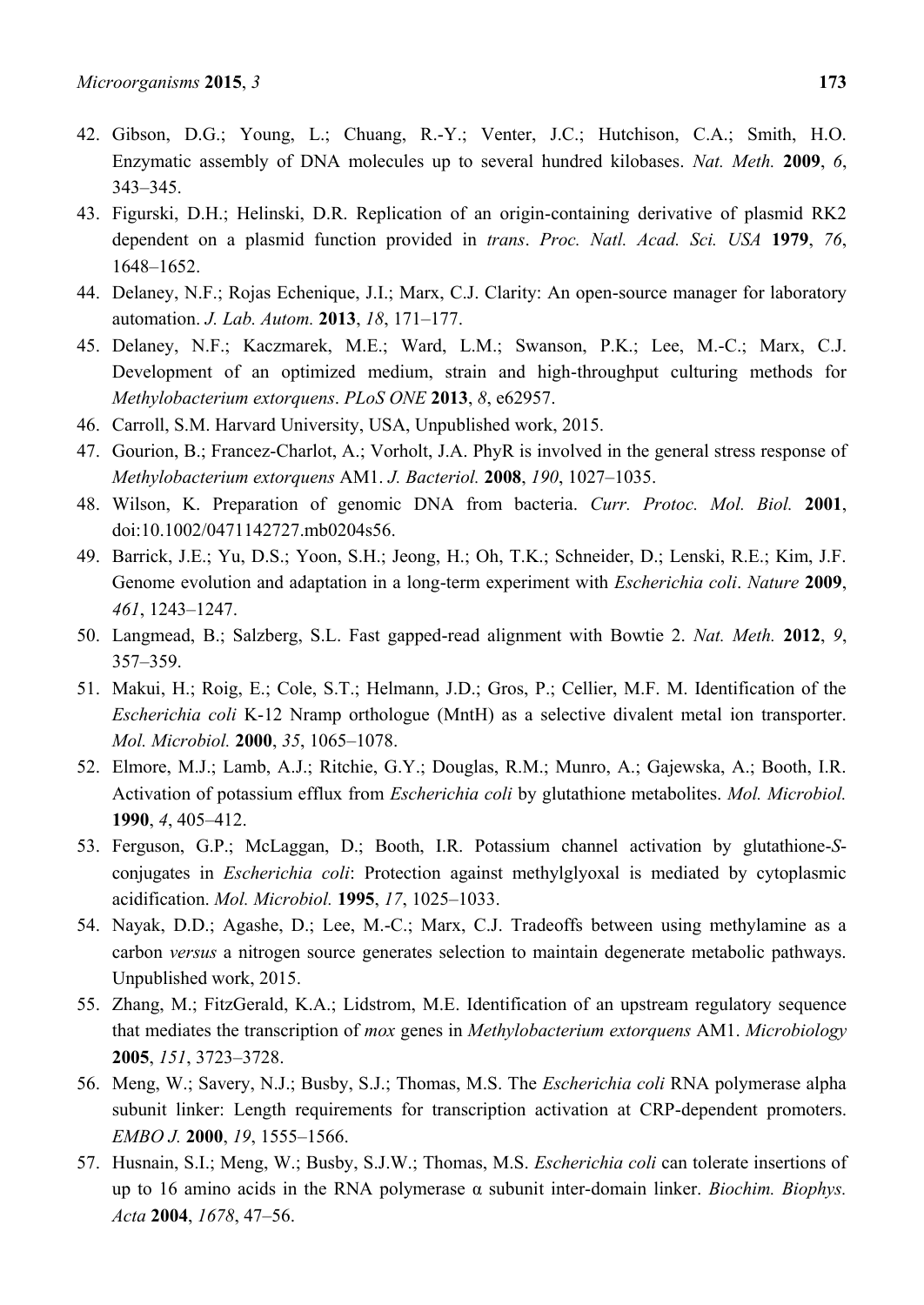- 58. Browning, D.F.; Busby, S.J. The regulation of bacterial transcription initiation. *Nat. Rev. Microbiol* **2004**, *2*, 57–65.
- 59. Ferenci, T. Maintaining a healthy SPANC balance through regulatory and mutational adaptation. *Mol. Microbiol.* **2005**, *57*, 1–8.
- 60. Chou, H.-H.; Delaney, N.F.; Draghi, J.A.; Marx, C.J. Mapping the fitness landscape of gene expression uncovers the cause of antagonism and sign epistasis between adaptive mutations. *PLoS Genet.* **2014**, *10*, e1004149.
- 61. Khan, A.I.; Dinh, D.M.; Schneider, D.; Lenski, R.E.; Cooper, T.F. Negative epistasis between beneficial mutations in an evolving bacterial population. *Science* **2011**, *332*, 1193–1196.
- 62. Taylor, I.J.; Anthony, C. A biochemical basis for obligate methylotrophy: Properties of a mutant of *Pseudomonas* AM1 lacking 2-oxoglutarate dehydrogenase. *J. Gen. Microbiol.* **1976**, *93*, 259–265.
- 63. Van Dien, S.J.; Okubo, Y.; Hough, M.T.; Korotkova, N.; Taitano, T.; Lidstrom, M.E. Reconstruction of C<sup>3</sup> and C<sup>4</sup> metabolism in *Methylobacterium extorquens* AM1 using transposon mutagenesis. *Microbiology* **2003**, *149*, 601–609.
- 64. Skovran, E.; Crowther, G.J.; Guo, X.; Yang, S.; Lidstrom, M.E. A systems biology approach uncovers cellular strategies used by *Methylobacterium extorquens* AM1 during the switch from multi- to single-carbon growth. *PLoS ONE* **2010**, *5*, e14091.
- 65. Vorholt, J.A.; Marx, C.J.; Lidstrom, M.E.; Thauer, R.K. Novel formaldehyde-activating enzyme in *Methylobacterium extorquens* AM1 required for growth on methanol. *J. Bacteriol.* **2000**, *182*, 6645–6650.
- 66. Chubiz, L.M.; Lee, M.-C.; Delaney, N.F.; Marx, C.J. FREQ-Seq: A rapid, cost-effective, sequencing-based method to determine allele frequencies directly from mixed populations. **2012**, *7*, e47959.
- 67. Woods, R.J.; Barrick, J.E.; Cooper, T.F.; Shrestha, U.; Kauth, M.R.; Lenski, R.E. Second-order selection for evolvability in a large *Escherichia coli* population. *Science* **2011**, *331*, 1433–1436.
- 68. Tenaillon, O.; Rodriguez-Verdugo, A.; Gaut, R.L.; McDonald, P.; Bennett, A.F.; Long, A.D.; Gaut, B.S. The molecular diversity of adaptive convergence. *Science* **2012**, *335*, 457–461.
- 69. Cooper, T.F.; Rozen, D.E.; Lenski, R.E. Parallel changes in gene expression after 20,000 generations of evolution in *Escherichia coli*. *Proc Natl. Acad. Sci. USA* **2003**, *100*, 1072–1077.
- 70. Charusanti, P.; Conrad, T.M.; Knight, E.M.; Venkataraman, K.; Fong, N.L.; Xie, B.; Gao, Y.; Palsson, B.Ø. Genetic Basis of growth adaptation of *Escherichia coli* after deletion of *pgi*, a major metabolic gene. *PLoS Genet.* **2010**, *6*, e1001186.
- 71. Conrad, T.M.; Frazier, M.; Joyce, A.R.; Cho, B.-K.; Knight, E.M.; Lewis, N.E.; Landick, R.; Palsson, B.Ø. RNA polymerase mutants found through adaptive evolution reprogram *Escherichia coli* for optimal growth in minimal media. *Proc. Natl. Acad. Sci.* **2010**, *107*, 20500–20505.

© 2015 by the authors; licensee MDPI, Basel, Switzerland. This article is an open access article distributed under the terms and conditions of the Creative Commons Attribution license (http://creativecommons.org/licenses/by/4.0/).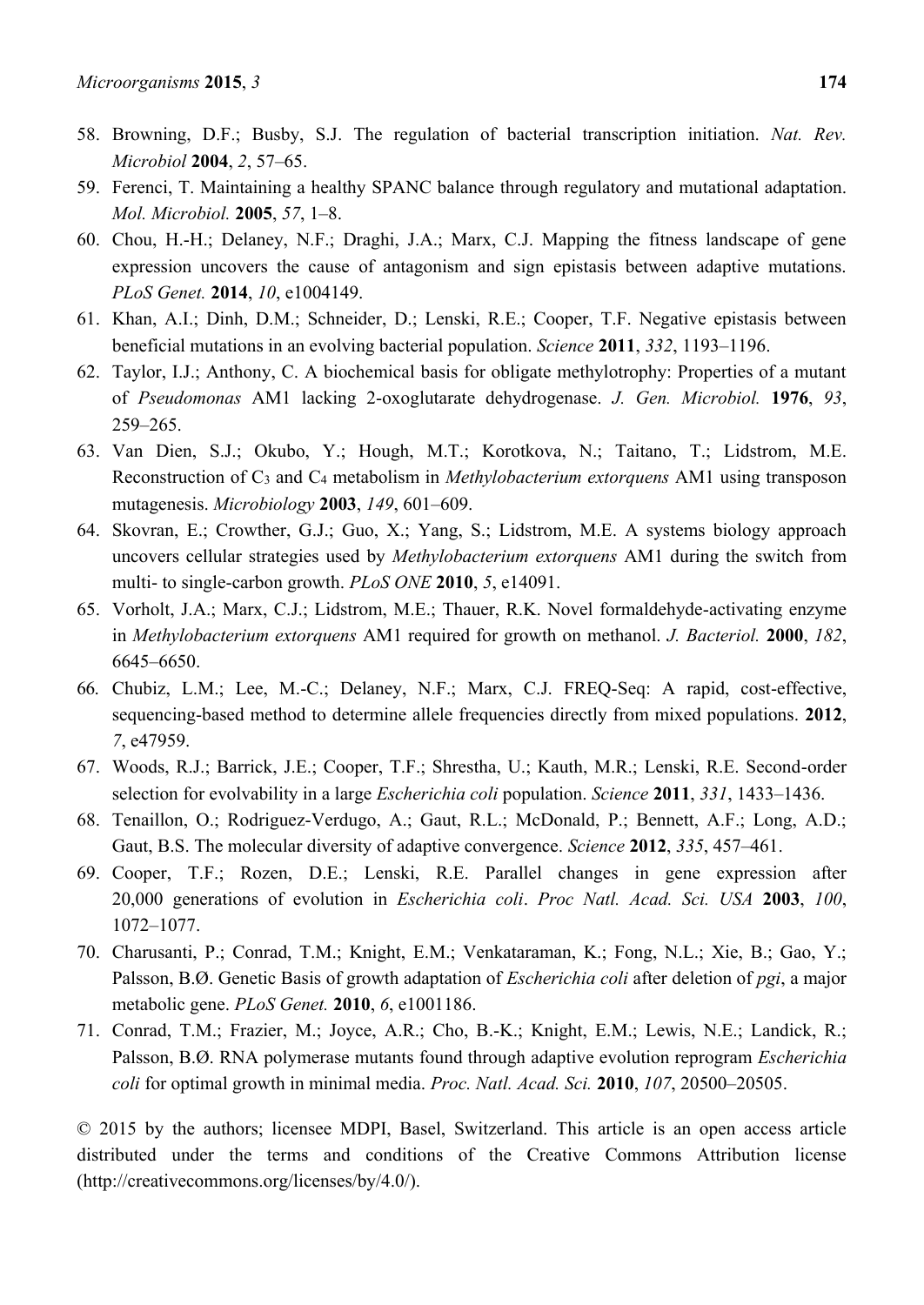# **Supplementary Information**

| <b>Strain</b> | <b>Description</b>                                                      | Reference  |
|---------------|-------------------------------------------------------------------------|------------|
| CM501         | Pink, wild-type M. extorquens AM1                                       | $[1]$      |
| CM502         | White version of CM501; $crt1^{502}$                                    | $[1]$      |
| <b>CM508</b>  | CM501 $\Delta mptG$                                                     | $[1]$      |
| CM624         | CM501 $crtI^{502}$ $\Delta mptG$                                        | $[2]$      |
| CM701         | CM508 pCM410; pink EM                                                   | $[2]$      |
| CM702         | CM624 pCM410; white EM strain                                           | $[2]$      |
| CM1139        | Evolved isolate from F3 population at gen. 600                          | $[3]$      |
| CM1145        | Evolved isolate from F4 population at gen. 600                          | $[2]$      |
| CM1275        | CM702 $fghAF4$                                                          | $[2]$      |
| CM1312        | CM702 $pntABF4$                                                         | $[2]$      |
| CM1316        | CM702 $gshAF4$                                                          | $[2]$      |
| CM1727        | Evolved isolate from F1 population at gen. 600                          | $[3]$      |
| CM1730        | Evolved isolate from F2 population at gen. 600                          | $[3]$      |
| CM1739        | Evolved isolate from F5 population at gen. 600                          | $[3]$      |
| CM1742        | Evolved isolate from F6 population at gen. 600                          | $[3]$      |
| CM1745        | Evolved isolate from F7 population at gen. 600                          | $[3]$      |
| CM1748        | Evolved isolate from F8 population at gen. 600                          | $[3]$      |
| CM3305        | Evolved isolate from F4 population at gen. 150 with $\eta \rho A^{WT}$  | [4]        |
| CM3317        | Evolved isolate from F4 population at gen. 150 with $\eta \rho A^{EVO}$ | $[4]$      |
| CM3947        | CM702 $kefBF8$                                                          | This study |
| CM3990        | CM701 $kefBF5$                                                          | This study |
| CM4071        | CM702 $kefBF6$                                                          | This study |
| CM4073        | Evolved isolate from F1 population at gen. 60 with $\eta \rho A^{WT}$   | This study |
| CM4077        | Evolved isolate from F1 population at gen. 60 with $\eta \rho A^{EVO}$  | This study |
| CM4081        | Evolved isolate from F8 population at gen. 48 with $\eta \rho A^{WT}$   | This study |
| CM4085        | Evolved isolate from F8 population at gen. 48 with $\eta \rho A^{EVO}$  | This study |
| CM4091        | CM501 $rpoAF8$                                                          | This study |
| CM4099        | CM701 $rpoAF1$                                                          | This study |
| CM4101        | CM701 $\text{rpoA}^{\text{FI}}$ fgh $A^{\text{F4}}$                     | This study |
| CM4164        | CM702 $rpoAF8$                                                          | This study |
| CM4166        | CM702 $\text{rpoA}^{\text{F8}}$ fgh $\text{A}^{\text{F4}}$              | This study |
| pCM433        | Vector for allelic exchange                                             | $[1]$      |
| pRK2073       | Helper plasmid for triparental matings                                  | $[5]$      |
| pCM410        | Expression plasmid for engineered formaldehyde oxidation pathway        | $[2]$      |
| pSC26         | pCM433 with $kefBF5$                                                    | This study |
| pSC29         | pCM433 with $kefBF6$                                                    | This study |
| pOB3          | pCM433 with $kefBF8$                                                    | This study |
| pSC51         | pCM433 with $rpoAF1$                                                    | This study |
| pSC52         | pCM433 with $rpoAF8$                                                    | This study |
|               | Reference numbers refer to main text.                                   |            |

**Table S1.** Strains and plasmids relevant to this study.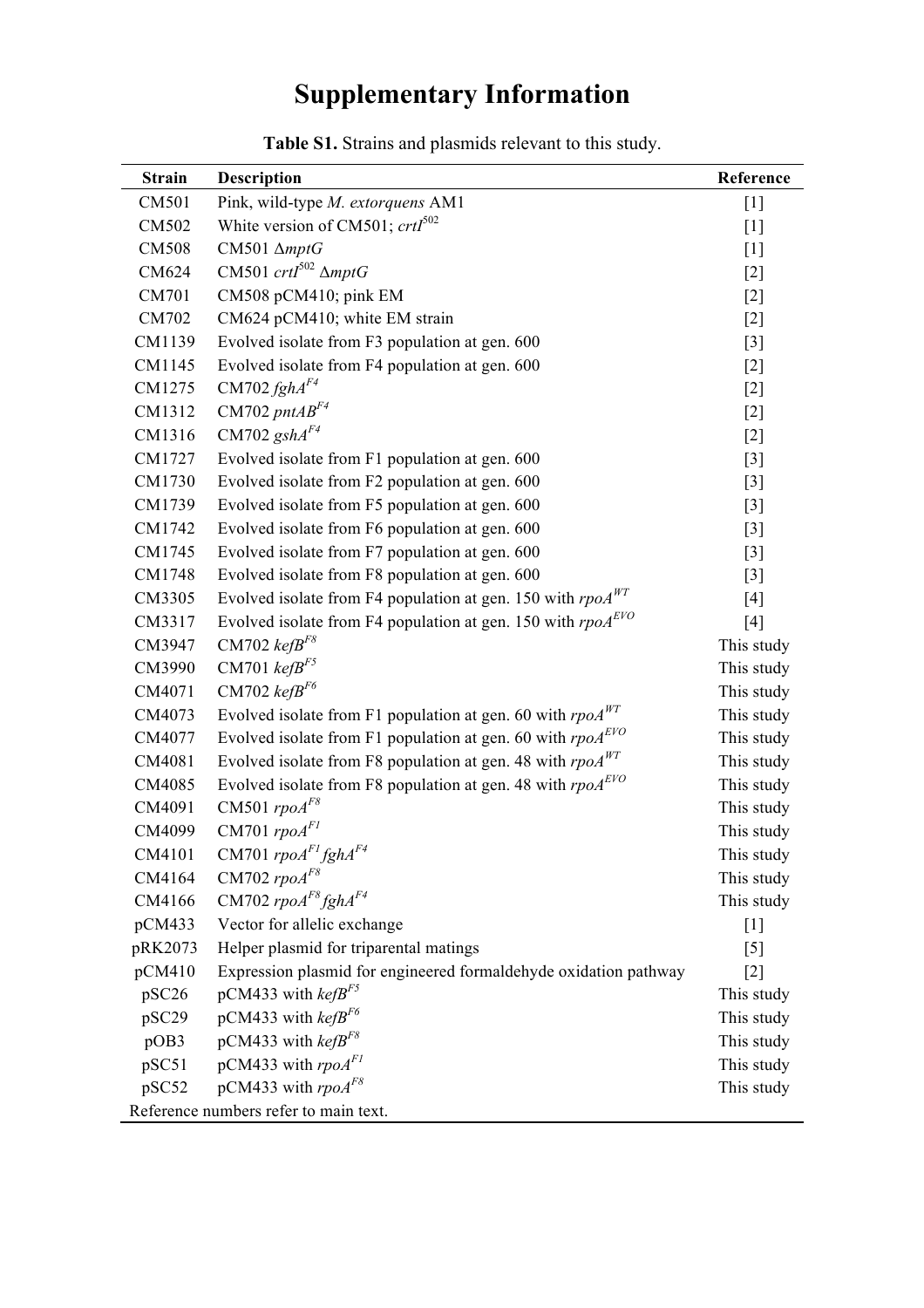| Strain | Chromosome | Position  | <b>Mutation</b>           | <b>Details</b>                | Gene/Locus            | <b>Description</b>                                                                    |
|--------|------------|-----------|---------------------------|-------------------------------|-----------------------|---------------------------------------------------------------------------------------|
| F1     | META1      | 618,949   | $\Delta$ 3 bp             | coding (1024–1026/1677 nt)    | <b>META1 0585</b>     | putative methyl-accepting chemotaxis receptor/sensory transducer                      |
| F1     | META1      | 657,256   | $+{\rm G}$                | coding (139/2847 nt)          | gcvP                  | glycine decarboxylase, PLP-dependent, subunit (protein P) of glycine cleavage complex |
|        |            |           |                           |                               |                       | urease gamma subunit/conserved hypothetical exported protein, putative outer          |
| F1     | META1      | 1122227   | <b>Insertion ISMex4</b>   | intergenic 4bp                | ureA/META1 1076       | membrane receptor protein                                                             |
|        |            |           |                           |                               |                       | DNA-directed RNA polymerase alpha chain (RNAP alpha subunit) (transcriptase           |
| F1     | META1      | 2249143   | RpoA internal duplication | coding 230bp                  | rpoA                  | alpha chain) (RNA polymerase alpha subunit)                                           |
| F1     | META1      | 2,635,578 | $G \rightarrow A$         | G130G (GGC $\rightarrow$ GGT) | <b>META1 2502</b>     | putative capsule polysaccharide export outer membrane protein                         |
| F1     | META1      | 3,523,300 | $C\rightarrow T$          | G85S (GGC $\rightarrow$ AGC)  | atpl/META1 3389       | putative FoF1 ATP synthase, subunit I (atpI)                                          |
| F1     | META1      | 4,756,847 | $C\rightarrow T$          | intergenic $(-647/-16)$       | META1 4632/hemB       | putative enoyl-CoA hydratase/isomerase family protein/porphobilinogen synthase        |
| F1     | META1      | 5,020,247 | $\Delta 1$ bp             | coding (2321/2604 nt)         | <b>META1 4902</b>     | conserved hypothetical protein; putative membrane protein; putative ATPase            |
|        |            |           |                           |                               |                       | phosphonate/organophosphate ester transporter subunit; ATP-binding component of       |
| F1     | META2      | 305475    | Insertion ISMex3          | coding 10bp                   | phnC                  | ABC superfamily                                                                       |
| F1     | META2      | 663,664   | $G \rightarrow A$         | G46S (GGC $\rightarrow$ AGC)  | META2 0706            | conserved hypothetical protein                                                        |
| F2     | META1      | 701,484   | $T\rightarrow C$          | intergenic $(+67/-120)$       | META1 0670/gshA       | putative L-asparaginase (AnsA-like)/gamma-glutamylcysteine synthetase                 |
|        |            |           |                           |                               |                       | urease gamma subunit/conserved hypothetical exported protein, putative outer          |
| F2     | META1      | 1122227   | <b>Insertion ISMex4</b>   | intergenic 4bp                | ureA/META1_1076       | membrane receptor protein                                                             |
| F2     | META1      | 1,834,813 | $\Delta$ 12 bp            | coding (419–430/894 nt)       | mtdB                  | NAD(P)-dependent methylene tetrahydromethanopterin dehydrogenase                      |
|        |            |           |                           |                               |                       | putative L-asparaginase (AnsA-like)/gamma-glutamylcysteine synthetase:                |
| F3     | META1      | 701448    | <b>Duplication GshA</b>   | both 6996bp                   | META1_0670/gshA: cobV | Cobalamin synthase                                                                    |
|        |            |           |                           |                               |                       | urease gamma subunit/conserved hypothetical exported protein, putative outer          |
| F3     | META1      | 1122227   | <b>Insertion ISMex4</b>   | intergenic 4bp                | ureA/META1 1076       | membrane receptor protein                                                             |
|        |            |           |                           |                               |                       | hypothetical protein, putative membrane protein/NAD(P) + transhydrogenase,            |
| F3     | META1      | 3,087,651 | $A \rightarrow G$         | intergenic $(+51/-61)$        | META1 2955/pntAA      | subunit alpha part 1.                                                                 |
| F3     | META1      | 3,348,283 | $C\rightarrow T$          | $T25T (ACC \rightarrow ACT)$  | acyP                  | acylphosphatase (acylphosphate phosphohydrolase)                                      |
| F3     | META1      | 3,521,307 | $G \rightarrow A$         | $T172T (ACC \rightarrow ACT)$ | $atp$ F/META1 3386    | putative FoF1 ATP synthase, subunit b $(atpF)$                                        |
| F3     | META1      | 5,020,829 | $G \rightarrow T$         | A580E (GCG $\rightarrow$ GAG) | <b>META1 4902</b>     | conserved hypothetical protein; putative membrane protein; putative ATPase            |
| F3     | META1      | 5,312,062 | $C\rightarrow T$          | intergenic $(-16/160)$        | META1 5154/META1 5155 | conserved hypothetical protein/hypothetical protein                                   |

**Table S2**. Mutations in isolates of F1-F8. Excludes previously identified pCM410 mutations. Mutations from F4 identified in [25].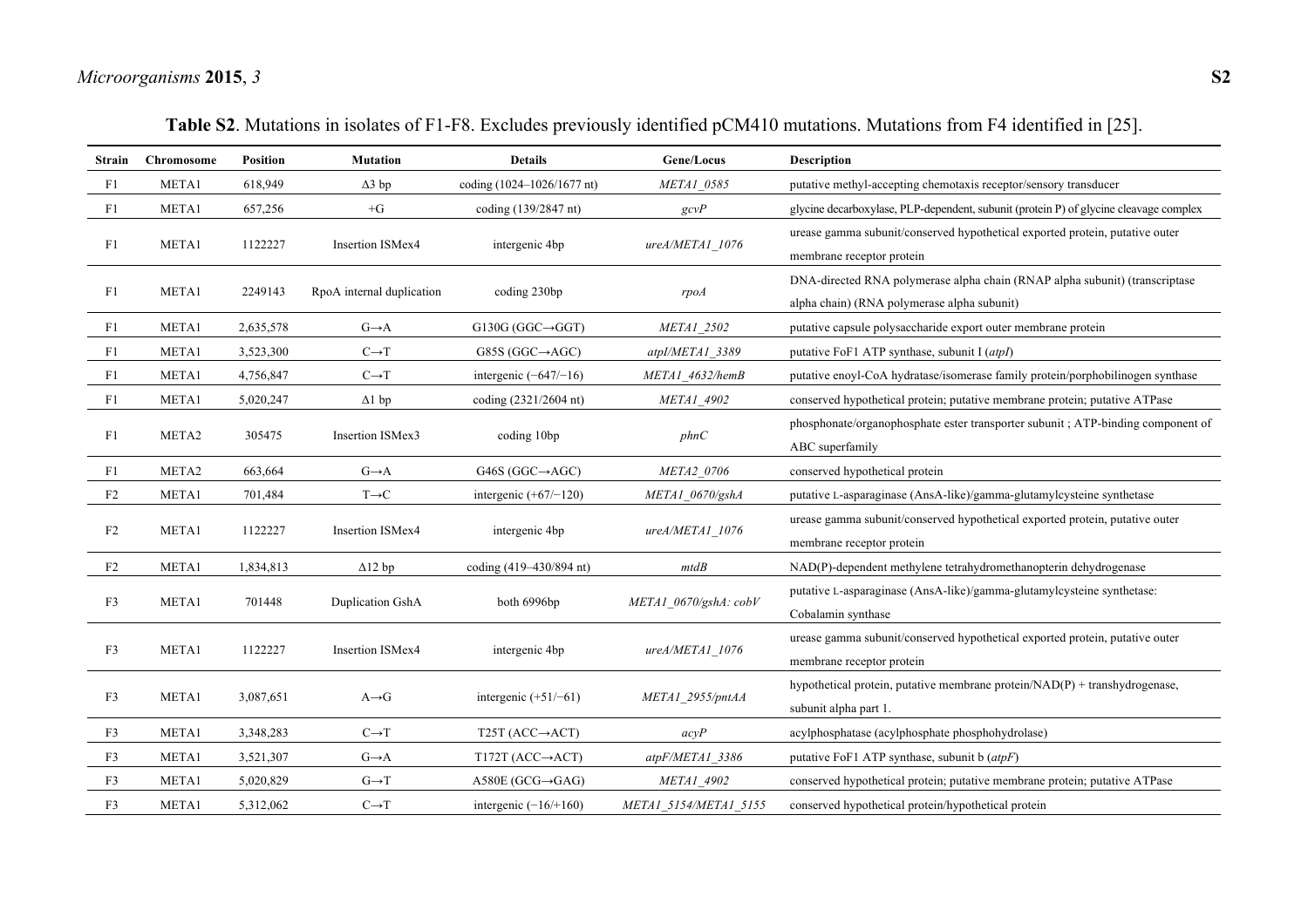| Table S2. Cont. |  |  |
|-----------------|--|--|
|-----------------|--|--|

| Strain         | Chromosome        | <b>Position</b>                 | <b>Mutation</b>                         | <b>Details</b>                                  | Gene/Locus            | <b>Description</b>                                                                                        |
|----------------|-------------------|---------------------------------|-----------------------------------------|-------------------------------------------------|-----------------------|-----------------------------------------------------------------------------------------------------------|
| F3             | META <sub>2</sub> | 11433                           | Insertion ISMex16;<br>deletion 2.015 kb | coding 2016bp                                   | META2 0008            | putative beta-ketoacyl synthase                                                                           |
| F3             | META <sub>2</sub> | 174,546                         | $T\rightarrow C$                        | intergenic $(+536/+540)$                        | META2 0192/META2 0193 | hypothetical protein/transposase of ISMex31, IS110 family                                                 |
| F3             | META2             | 725,292                         | $T\rightarrow C$                        | T7A ( $ACC \rightarrow GCC$ )                   | META2 0764            | hypothetical protein                                                                                      |
| F4             | META1             | 701,477                         | $\Delta 2$ bp                           | intergenic                                      | META1 0670/gshA       | putative L-asparaginase (AnsA-like)/gamma-glutamylcysteine synthetase                                     |
| F4             | META1             | 1122226                         | <b>Insertion ISMex4</b>                 | intergenic                                      | ureA/META1 1076       | urease gamma subunit/conserved hypothetical exported protein, putative outer<br>membrane receptor protein |
| F4             | META1             | 2860154                         | Insertion ISMex2                        | intergenic                                      | ccmC/ccmD             | putative role in type 1 cytochrome $c$ biogenesis; heme transport                                         |
| F4             | META1             | 3,087,664                       | $C\rightarrow T$                        | intergenic                                      | pntAA                 | hypothetical protein, putative membrane protein/NAD(P) + transhydrogenase,<br>subunit alpha part 1.       |
| F4             | META1             | 5022190                         | $+6$ bp                                 | coding/insertion                                | <b>META1 4902</b>     | conserved hypothetical protein; putative membrane protein; putative ATPase                                |
| F4             | META <sub>2</sub> | 372,544                         | $C\rightarrow T$                        | $C \rightarrow T$                               | <b>META2 0422</b>     | hypothetical protein                                                                                      |
| F4             | META <sub>2</sub> | <b>GIANT</b><br><b>DELETION</b> |                                         | 617 kbbp                                        | Many                  | varied                                                                                                    |
| F4             | p3META            |                                 | loss of p3META plasmid                  | 25 kbbp                                         | Many                  | varied                                                                                                    |
| F5             | META1             | 699,624                         | $G \rightarrow T$                       | intergenic $(-376/-28)$                         | META1 0667/META1 0669 | hypothetical protein precursor; putative exported protein/conserved hypothetical protein                  |
| F <sub>5</sub> | META1             | 1692714                         | <b>Insertion ISMex1</b>                 | coding 3bp                                      | <b>META1</b> 1617     | hypothetical protein                                                                                      |
| F5             | META1             | 1988578                         | <b>Insertion ISMex1</b>                 | pseudogene 3bp                                  | <b>META1</b> 1914     | fragment of conserved protein of unknown function (N-terminal fragment)                                   |
| F5             | META1             | 2,837,321                       | $G \rightarrow A$                       | $Q424 \rightarrow$ Stop (CAG $\rightarrow$ TAG) | kefB                  | potassium: proton antiporter                                                                              |
| F <sub>5</sub> | META1             | 3966023                         | <b>Insertion ISMex14</b>                | intergenic 7bp                                  | mntR/mntH             | DNA-binding transcriptional regulator of mntH/manganese transport protein mntH                            |
| F5             | META1             | 4155174                         | Insertion ISMex1; IS mess               | intergenic 3bp                                  | META1 4075/META1 4076 | hypothetical protein/fragment of transposase of ISMex5, IS3 family (ORF 2)                                |
| F5             | META1             | 4156105                         | Insertion ISMex1                        | coding 3bp                                      | META1 4077            | hypothetical protein                                                                                      |
| F <sub>5</sub> | META1             | 4,837,987                       | $\Delta$ 18 bp                          | coding (1164–1181/1221 nt)                      | <i>META1</i> 4713     | conserved hypothetical protein                                                                            |
| F5             | META1             | 5317679                         | Insertion ISMex36/ISMex4                | coding 5bp                                      | pstS                  | phosphate ABC transporter, periplasmic phosphate binding protein                                          |
| F5             | META2             | 6,647                           | $A \rightarrow G$                       | intergenic (+1113/-1825)                        | META2 0006/META2 0008 | hypothetical protein/putative beta-ketoacyl synthase                                                      |
| F6             | META1             | 701,476                         | $\Delta 2$ bp                           | intergenic $(+59/-127)$                         | META1 0670/gshA       | putative L-asparaginase (AnsA-like)/gamma-glutamylcysteine synthetase                                     |
| F6             | META1             | 844,275                         | $T\rightarrow C$                        | E179G (GAG $\rightarrow$ GGG)                   | <b>META1 0810</b>     | putative transcriptional regulator, Fur family; zinc uptake regulator ZUR                                 |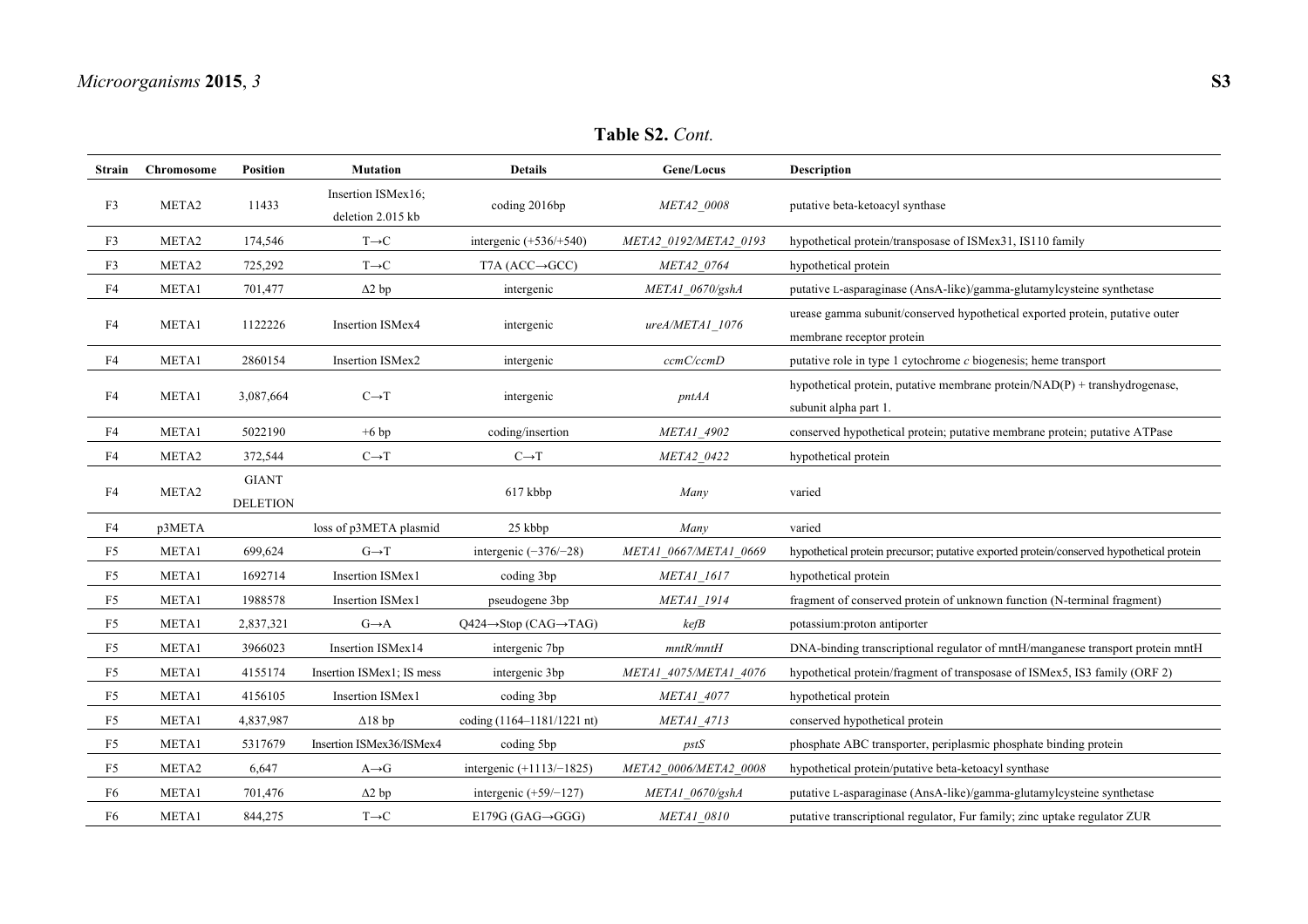## *Microorganisms* **2015**, *3* **S4**

## **Table S2.** *Cont.*

| Strain         | Chromosome | <b>Position</b> | <b>Mutation</b>                        | <b>Details</b>                  | Gene/Locus              | <b>Description</b>                                                                                        |
|----------------|------------|-----------------|----------------------------------------|---------------------------------|-------------------------|-----------------------------------------------------------------------------------------------------------|
| F <sub>6</sub> | META1      | 2,121,469       | $T\rightarrow C$                       | V216A (GTG $\rightarrow$ GCG)   | ppk                     | polyphosphate kinase, component of RNA degradosome                                                        |
| F6             | META1      | 2,837,777       | $C \rightarrow T$                      | $D272N$ (GAC $\rightarrow$ AAC) | kefB                    | potassium: proton antiporter                                                                              |
| F <sub>6</sub> | META1      | 3,844,019       | $\Delta$ 12 bp                         | coding (746-757/897 nt)         | <b>META1 3695</b>       | hypothetical protein; putative exported protein                                                           |
| F6             | META1      | 4110991         | <b>Insertion ISMex1</b>                | coding 3bp                      | <b>META1 4017</b>       | hypothetical protein                                                                                      |
| F <sub>6</sub> | META1      | 4,125,608       | $T\rightarrow C$                       | intergenic $(-3514/+420)$       | META1 4038/rffH         | fragment of transposase related to IS701 family/glucose-1-phosphate<br>thymidylyltransferase              |
| F6             | META2      | 258184          | Insertion ISMex5;<br>deletion 2.358 kb | coding 2359bp                   | META2 0288/META2 0289   | putative general secretion protein D/General secretion pathway protein G                                  |
| F6             | META2      | 422808          | <b>Insertion ISMex1</b>                | coding 3bp                      | <b>META2 0469</b>       | conserved hypothetical protein                                                                            |
| F <sub>6</sub> | META2      | 802,994         | $C \rightarrow G$                      | G198G (GGG $\rightarrow$ GGC)   | <b>META2 0841</b>       | putative metallophosphoesterase                                                                           |
| F7             | META1      | 861,156         | $G \rightarrow C$                      | $G91R$ (GGC $\rightarrow$ CGC)  | <b>META1 0828</b>       | conserved hypothetical protein; putative exported protein                                                 |
| F7             | META1      | 1122227         | <b>Insertion ISMex4</b>                | intergenic 4bp                  | ureA/META1 1076         | urease gamma subunit/conserved hypothetical exported protein, putative outer<br>membrane receptor protein |
| F7             | META1      | 2,186,941       | 21 bp $\times$ 2                       | duplication                     | $c$ ys $E$              | serine acetyltransferase                                                                                  |
| F7             | META1      | 3,242,983       | $C \rightarrow T$                      | R93H (CGC→CAC)                  | <b>META1 3102</b>       | conserved hypothetical protein, putative cAMP-binding domain-like                                         |
| F7             | META1      | 3,420,937       | $G \rightarrow A$                      | intergenic $(+130/-910)$        | META1 tRNA16/META1 3288 | Lys tRNA/conserved hypothetical protein                                                                   |
| F7             | META1      | 5,031,468       | $A \rightarrow C$                      | I300S (ATC $\rightarrow$ AGC)   | <b>META1 4910</b>       | transposase of ISMex2, IS481 family                                                                       |
| F7             | META1      | 5, 141, 378     | $G \rightarrow T$                      | $G144V$ (GGA $\rightarrow$ GTA) | <b>META1 5007</b>       | hypothetical protein                                                                                      |
| F7             | META2      | 1136637         | <b>Insertion ISMex1</b>                | coding 3bp                      | <b>META2</b> 1223       | conserved hypothetical protein                                                                            |
| F8             | META1      | 165,584         | $\Delta 1$ bp                          | intergenic $(-110/-2452)$       | META1 0161/META1 0162   | phage integrase family protein/putative resolvase                                                         |
| $_{\rm F8}$    | META1      | 542,279         | $C\rightarrow T$                       | $D110D$ (GAC $\rightarrow$ GAT) | <b>META1 0519</b>       | conserved hypothetical protein                                                                            |
| F8             | META1      | 573,238         | $T\rightarrow C$                       | noncoding (38/85 nt)            | META1 tRNA50            | Leu tRNA                                                                                                  |
| F8             | META1      | 1122227         | <b>Insertion ISMex4</b>                | intergenic 4bp                  | ureA/META1 1076         | urease gamma subunit/conserved hypothetical exported protein, putative outer<br>membrane receptor protein |
| F8             | META1      | 1139697         | <b>Insertion ISMex4</b>                | intergenic 3bp                  | META1 1088/META1 1089   | transposase of ISMex4, IS1380 family/conserved hypothetical protein                                       |
| F8             | META1      | 1,305,011       | $\Delta10$ bp                          | coding (150–159/528 nt)         | <b>META1</b> 1255       | hypothetical protein                                                                                      |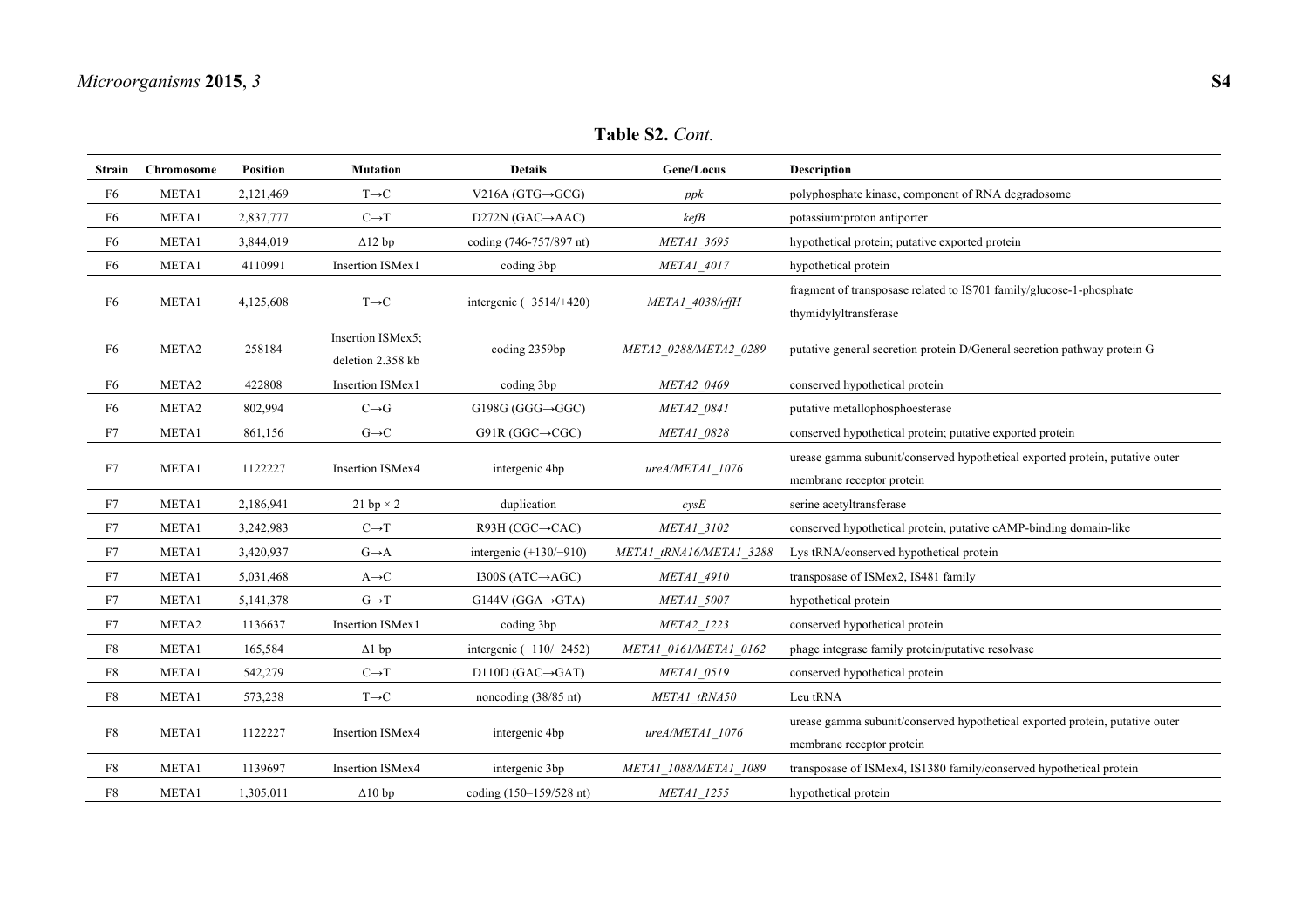## *Microorganisms* **2015**, *3* **S5**

## **Table S2.** *Cont.*

| <b>Strain</b>  | <b>Chromosome</b>                                   | <b>Position</b> | <b>Mutation</b>           | <b>Details</b>                  | Gene/Locus            | <b>Description</b>                                                             |  |  |  |
|----------------|-----------------------------------------------------|-----------------|---------------------------|---------------------------------|-----------------------|--------------------------------------------------------------------------------|--|--|--|
|                |                                                     |                 |                           |                                 |                       | transposase of ISMex2, IS481 family/fragment of conserved hypothetical protein |  |  |  |
| F8             | META1                                               | 1,976,919       | $T \rightarrow G$         | intergenic $(-134/477)$         | META1 1899/META1 1901 | (C-terminal fragment)                                                          |  |  |  |
|                |                                                     |                 |                           |                                 |                       | DNA-directed RNA polymerase alpha chain (RNAP alpha subunit) (transcriptase    |  |  |  |
| F8             | META1                                               | 2249066         | RpoA internal duplication | coding 116bp                    | rpoA                  | alpha chain) (RNA polymerase alpha subunit)                                    |  |  |  |
| F8             | META1                                               | 2,385,984       | $C \rightarrow T$         | intergenic $(+423/+10)$         | META1 2315/META1 2316 | putative catalase precursor/conserved hypothetical protein                     |  |  |  |
| F8             | META1                                               | 2,838,401       | $C \rightarrow T$         | $A64T$ (GCC $\rightarrow$ ACC)  | kefB                  | potassium: proton antiporter                                                   |  |  |  |
|                |                                                     |                 |                           |                                 |                       | conserved hypothetical protein, putative cAMP-binding domain-like/protein of   |  |  |  |
| F8             | META1                                               | 3243312         | <b>Insertion ISMex3</b>   | intergenic 9bp                  | META1 3102/META1 3103 | unknown function                                                               |  |  |  |
| F8             | META1                                               | 4,062,362       | $G \rightarrow A$         | P123L (CCG $\rightarrow$ CTG)   | <b>META1 3944</b>     | hypothetical protein                                                           |  |  |  |
| F8             | META <sub>2</sub>                                   | 101564          | <b>Insertion ISMex4</b>   | coding 3bp                      | <b>META2 0097</b>     | putative outer membrane receptor for iron transport                            |  |  |  |
| F8             | META <sub>2</sub>                                   | 649230          | Insertion of ISMex16;     | IS/deletion 5446bp              | META2 0689-98         | hypothetical protein/hypothetical protein                                      |  |  |  |
|                |                                                     |                 | deletion 5.445 kb         |                                 |                       |                                                                                |  |  |  |
| F8             | META <sub>2</sub>                                   | 826095          | <b>Insertion ISMex1</b>   | coding 3bp                      | <b>META2 0868</b>     | twin-arginine translocation pathway signal precursor (fragment)                |  |  |  |
| F8             | META <sub>2</sub>                                   | 1,071,173       | $C \rightarrow T$         | intergenic $(-61/+80)$          | META2 1142/META2 1143 | hypothetical protein/hypothetical protein                                      |  |  |  |
| F8             | pCM410                                              | 3588            | $G \rightarrow A$         | $A323T$ (GCC $\rightarrow$ ACC) | flhA                  | S-hydroxymethylglutathione dehydrogenase from Paracoccus denitrificans         |  |  |  |
|                | Excluded mutations-Mix of wildtype and mutant reads |                 |                           |                                 |                       |                                                                                |  |  |  |
| F <sub>2</sub> | META1                                               | 2949139         | giant duplication(?)      | 267800bp                        | ancA                  | aconitate hydratase                                                            |  |  |  |
|                |                                                     |                 | Insertion ISMex16;        |                                 |                       |                                                                                |  |  |  |
| F <sub>5</sub> | META <sub>2</sub>                                   | 75303           | possible inversion        | 4038bp                          | META2 0064-69         | signal receiver domain protein/hypothetical protein; hypothetical protein      |  |  |  |